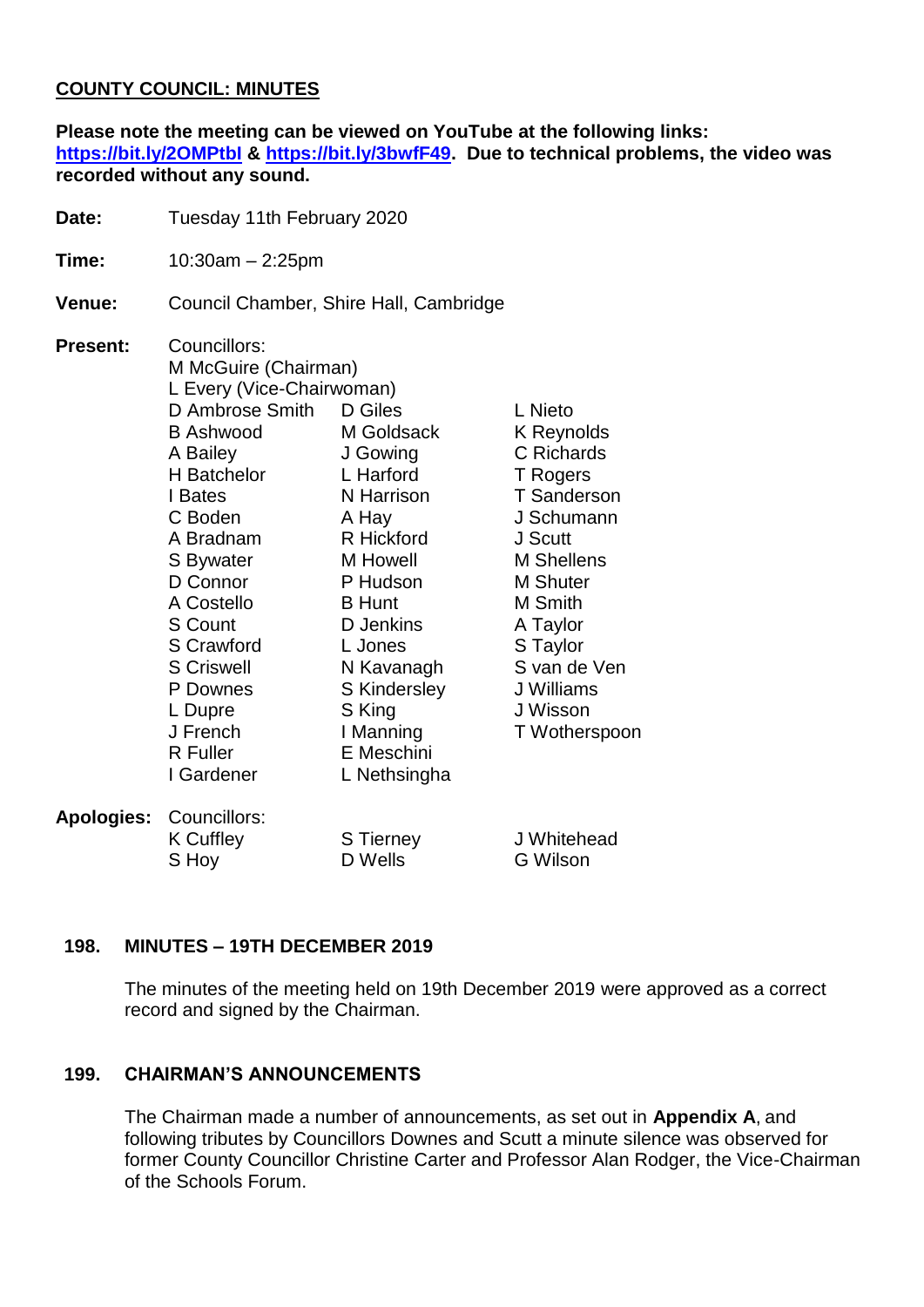## **200. DECLARATIONS OF INTEREST**

The Chairman reported that the Monitoring Officer had exercised her discretion to grant a dispensation to all elected members of Cambridgeshire County Council taking part in the debate on the Council's Business Plan.

There were no other declarations of interest under the Code of Conduct

## **201. PUBLIC QUESTION TIME**

The Chairman reported that one question had been received from a member of the public, as set out in **Appendix B**.

## **202. PETITIONS**

The Chairman reported that no petitions had been received from members of the public.

## **203. PROPOSED REVISIONS TO THE CONSTITUTION**

It was moved by the Chairwoman of the Constitution and Ethics Committee, Councillor Every, and seconded by Councillor Hickford, that the recommendation from the Constitution and Ethics Committee, as set out in the report on the Council agenda, be approved.

It was resolved by majority to:

Approve the amendments to the Constitution, as set out in Appendices 1 and 2 of the report, and the revised Contract Procedure Rules available at the following link: [Constitution and Ethics Committee meeting 14/01/2020.](http://cambridgeshire.cmis.uk.com/ccc_live/Meetings/tabid/70/ctl/ViewMeetingPublic/mid/397/Meeting/1072/Committee/10/Default.aspx)

*[Voting pattern: Conservatives and 2 Independents in favour; Liberal Democrats, 4 Labour and 1 Independent against; 2 Labour abstained]*

*[Following the closure of the vote, Councillors Crawford and Richards indicated that they had voted in error in abstaining and requested that the record should show that they had meant to vote against.]*

## **204. COUNCIL'S BUSINESS PLAN AND BUDGET PROPOSALS 2020-21 TO 2024-25**

It was moved by the Chairman of Council, Councillor McGuire, and seconded by the Vice-Chairwoman of Council, Councillor Every, and resolved unanimously to suspend any standing orders in connection with the Business Plan debate in order to accommodate the procedure agreed by the Council's Group Leaders.

It was moved by the Chairman of the General Purposes Committee, Councillor Count, and seconded by the Vice-Chairman, Councillor Hickford, that the recommendations from the General Purposes Committee, as set out in the report on the Council agenda, be approved. In moving the report, the Chairman paid thanks to every officer involved in the Business Planning process.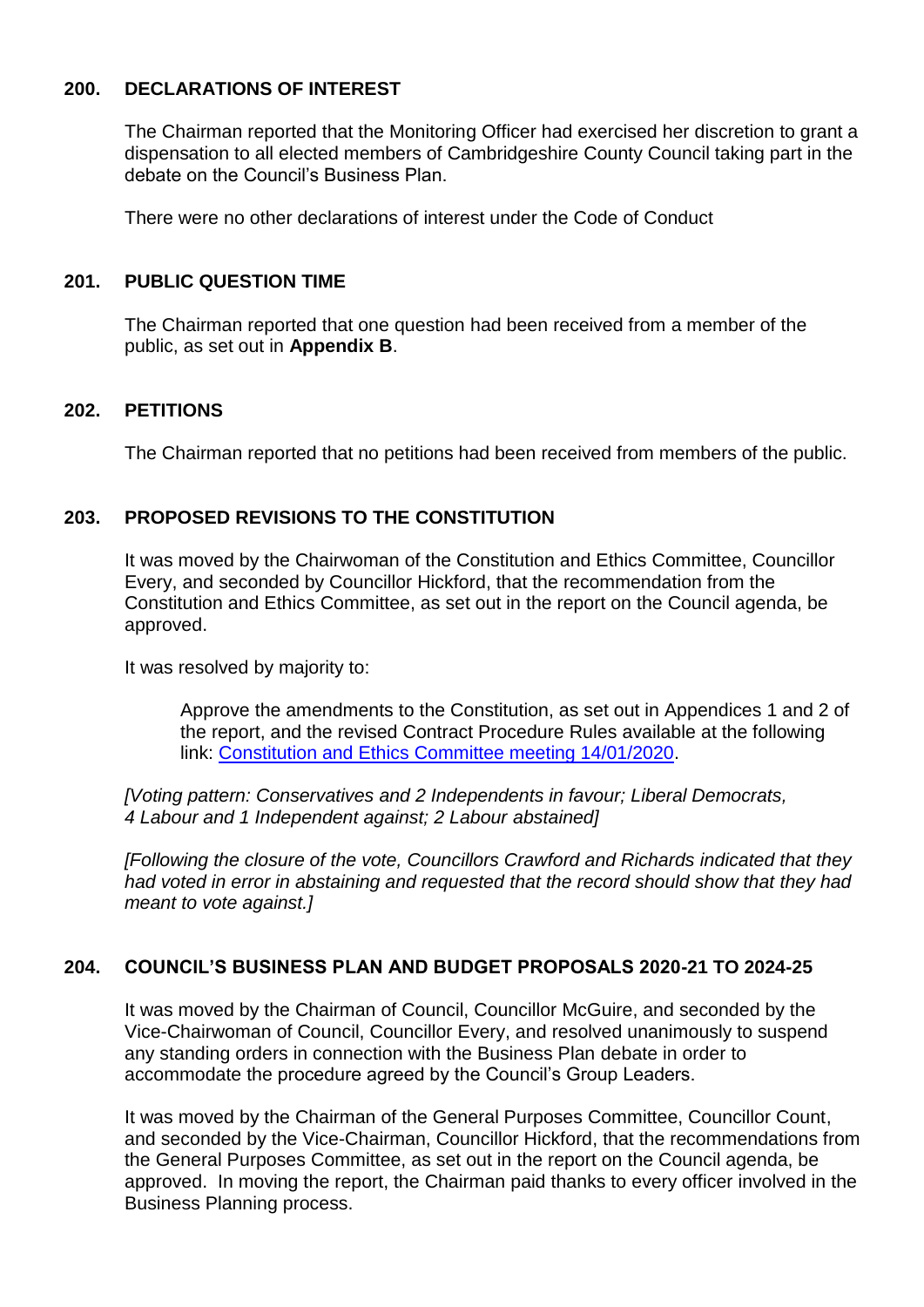The Chairman invited the Leaders of the Groups to make their opening statements on the Business Plan.

The Chairman then opened the debate on all sections of the Business Plan and invited amendments to the overall budget proposals.

The following Conservative amendment was proposed by Councillor Count and seconded by Councillor Hickford:

#### **Delete recommendations 1, 2 and 3:**

**General Purposes Committee recommends that Full Council:**

- **1. Approves the Service/Directorate budget allocations as set out in each Service/Directorate table in section 3 of the Business Plan.**
- **2. Gives consideration to a total county budget requirement and precept level**
- **3. Gives consideration to a Council Tax for each Band of property, based on the number of "Band D" equivalent properties notified to the County Council by the District Councils as set out in section 2, Table 6.4 of the Business Plan.**

**Replace recommendations 1, 2 and 3 as follows:**

|             | <b>Revised budget gap as</b>                             | 2020-21  | 2021-22 | 2022-23 | 2023-24 | 2024-25  |
|-------------|----------------------------------------------------------|----------|---------|---------|---------|----------|
|             | proposed £000                                            | 4,029    | 4,836   | 7,831   | 10,910  | 10,689   |
|             | Permanent change by year                                 | 2020-21  | 2021-22 | 2022-23 | 2023-24 | 2024-25  |
|             | £000                                                     |          |         |         |         |          |
| b           | Additional highway condition                             | $+366$   |         |         |         | $+1,000$ |
|             | and maintenance investment                               |          |         |         |         |          |
| C.          | £16m capital Environmental                               | $+32$    | $+174$  | $+141$  | $+139$  | $+138$   |
|             | Fund to decarbonise Council                              |          |         |         |         |          |
|             | properties                                               |          |         |         |         |          |
| $\mathbf d$ | £5m capital fund to invest in                            | $+50$    | $+173$  | $-3$    | $-3$    | $-3$     |
|             | Cambridgeshire's                                         |          |         |         |         |          |
|             | Communities                                              |          |         |         |         |          |
| e           | £200k increase in Local                                  | $+200$   |         |         |         |          |
|             | Highways Improvement                                     |          |         |         |         |          |
|             | <b>Schemes</b>                                           |          |         |         |         |          |
|             | <b>Revised budget gap after</b>                          | 4,677    | 5,183   | 7,969   | 11,046  | 11,824   |
|             | new commitments                                          |          |         |         |         |          |
|             | Financing adjustments                                    |          |         |         |         |          |
| f           | General Council tax at 1.59%                             | $-4,677$ | $-318$  | $-185$  | $-191$  | $-191$   |
|             | rather than 0% for 2020/21                               |          |         |         |         |          |
|             | <b>Revised budget gap after</b><br>financing adjustments | 0        | 4,865   | 7,784   | 10,855  | 11,633   |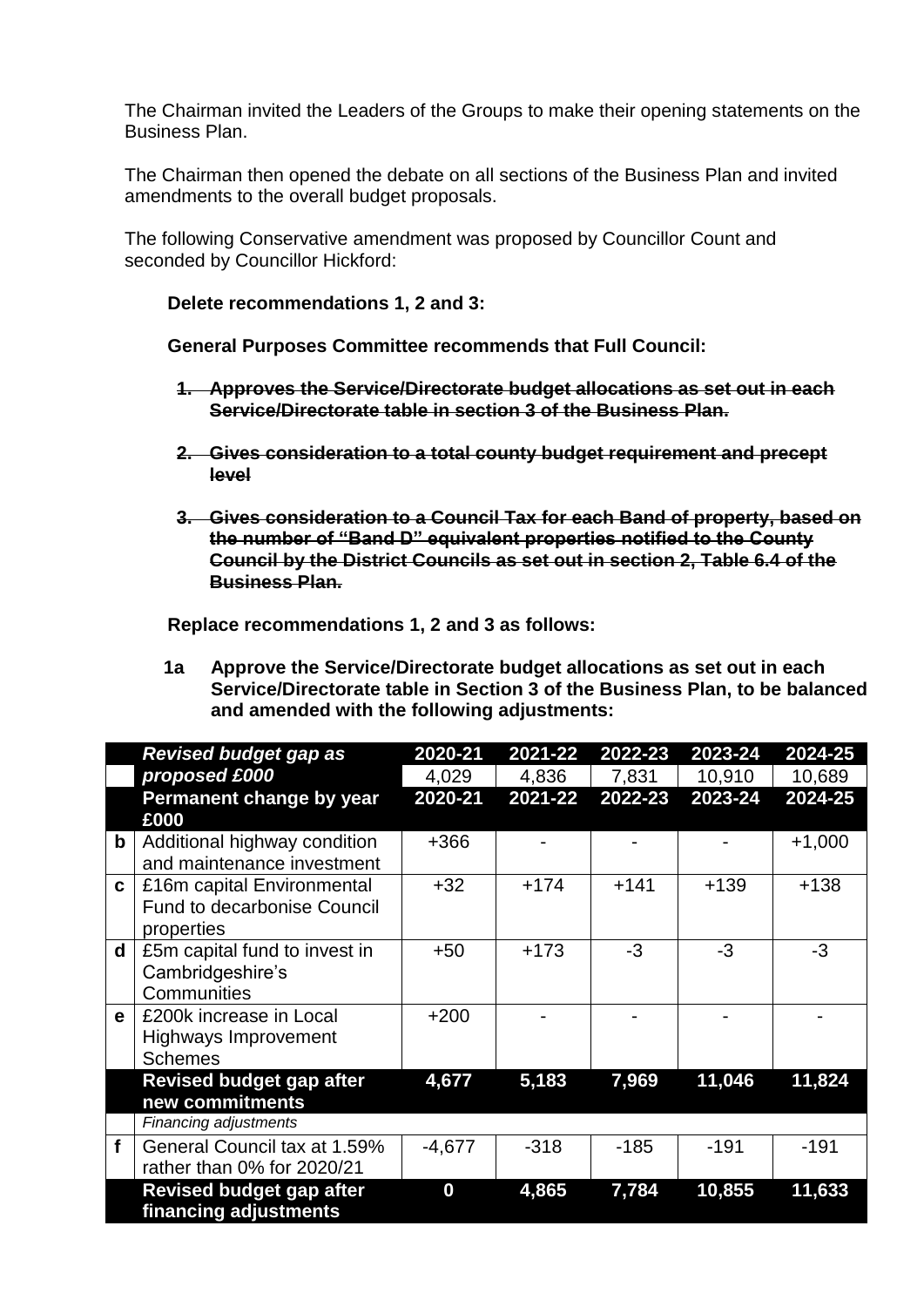- **2a Approve a total county budget requirement in respect of general expenses applicable to the whole County area of £841,673,000 as set out in Section 2 Table 6.1 of the Business Plan.**
- **2b Approve a recommended County Precept for Council Tax from District Councils of £313,872,175.37, as set out in Section 2, Table 6.3 of the Business Plan (to be received in ten equal instalments in accordance with the fall-back provisions of the Local Authorities (Funds) (England) (Amendment) Regulations 1995).**
- **3 Approve a Council Tax for each Band of property, based on the number of "Band D" equivalent properties notified to the County Council by the District Councils (230,927.6), as set out in Section 2, Table 6.4 of the Business Plan reflecting a 2% ASC precept increase and a 1.59% increase in the Basic Council Tax precept:**

| Band         | Ratio | Amount $(E)$ |
|--------------|-------|--------------|
|              |       |              |
| Α            | 6/9   | 906.12       |
| B            | 7/9   | 1,057.14     |
| $\mathsf{C}$ | 8/9   | 1,208.16     |
| D            | 9/9   | 1,359.18     |
| E            | 11/9  | 1,661.22     |
| F            | 13/9  | 1,963.26     |
| G            | 15/9  | 2,265.30     |
|              | 18/9  | 2,718.36     |

- **4 Increase the current capital programme by adding the following to recommendation 4:**
	- **Create a £16m capital environmental pot in order to invest in projects in support of the Council's stated position on the climate emergency**
	- **Create a £5m pot that will help to deliver a range of community based investments that support the Council's aspiration of "Making Cambridgeshire a great place to live"**
	- **Invest a further £6.366m in highway infrastructure**

Following discussion, the amendment on being put to the vote was carried.

*[The voting record is attached as Appendix C]*

*[Following the closure of the vote, Councillor Richards indicated that she had voted in error in abstaining and requested that the record should show that she had meant to vote against.]*

The following Liberal Democrat amendment was proposed by Councillor Nethsingha and seconded by Councillor Jenkins: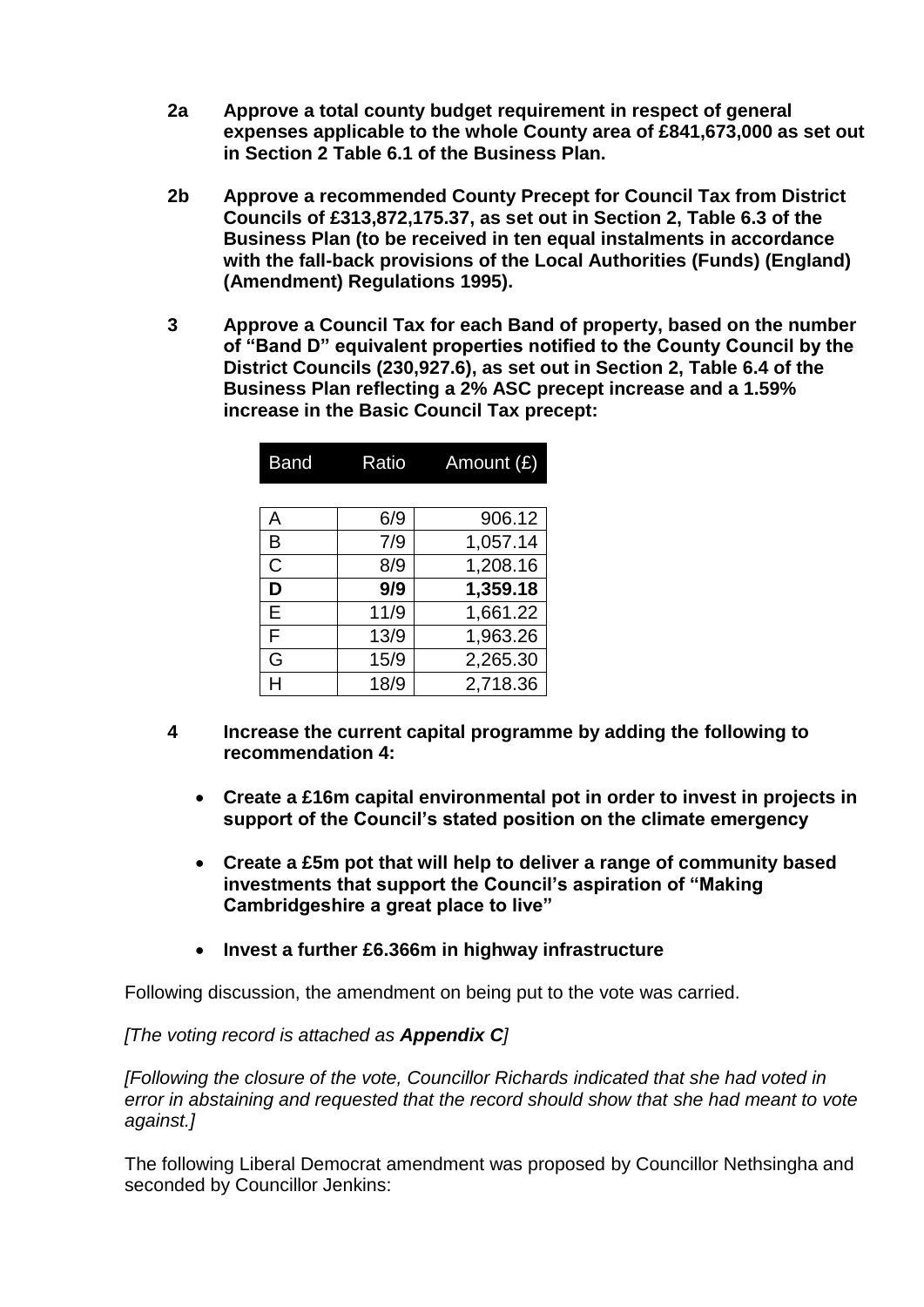**Replace recommendations 1, 2 and 3 as follows:**

|              | <b>Revised budget gap as</b>                                               | 2020-21          | $2021 - 22$ | 2022-23                      | 2023-24 | $2024 - 25$ |
|--------------|----------------------------------------------------------------------------|------------------|-------------|------------------------------|---------|-------------|
|              | proposed £000                                                              | 0                | 4,865       | 7,784                        | 10,855  | 11,633      |
|              | <b>Permanent change by year</b>                                            | 2020-21          | 2021-22     | 2022-23                      | 2023-24 | 2024-25     |
|              | £000                                                                       |                  |             |                              |         |             |
| $\mathbf b$  | Additional highway condition and                                           | $+366$           |             |                              |         | $+1,000$    |
|              | maintenance investment                                                     |                  |             |                              |         |             |
| $\mathbf{e}$ | £16m capital Environmental Fund<br>to decarbonise Council properties       | $+32$            | $+174$      | $+141$                       | $+139$  | $+138$      |
| $\mathbf d$  | £5m capital fund to invest in                                              | $+50$            | $+173$      | $-3$                         | $-3$    | $-3$        |
|              | <b>Cambridgeshire's Communities</b>                                        |                  |             |                              |         |             |
| $\mathbf e$  | £200k increase in Local                                                    | $+200$           |             | $\blacksquare$               |         |             |
|              | <b>Highways Improvement Schemes</b>                                        |                  |             |                              |         |             |
|              | <b>Revised budget gap after</b>                                            | $-648$           | 4,518       | 7,646                        | 10,719  | 10,498      |
|              | <b>Conservative commitments</b>                                            |                  |             |                              |         |             |
|              | removed                                                                    |                  |             |                              |         |             |
| $\mathbf b$  | General Council tax at 1.99%                                               | $-1,170$         | $-74$       | $-41$                        | $-42$   | $-42$       |
|              | rather than 1.59% for 2020/21                                              |                  |             |                              |         |             |
|              | <b>Revised budget gap after</b>                                            | $-1,818$         | 4,444       | 7,605                        | 10,677  | 10,456      |
|              | financing adjustments<br><b>Additional Savings</b>                         |                  |             |                              |         |             |
| C            | Reduce the number of                                                       | $-53$            |             |                              |         |             |
|              | committees                                                                 |                  |             |                              |         |             |
| d            | Reduce the SRAs paid to chairs                                             | $-49$            |             |                              |         |             |
|              | and vice-chairs                                                            |                  |             |                              |         |             |
| е            | Remove the Area Champion role                                              | $-20$            |             |                              |         |             |
|              | <b>Revised budget gap after</b>                                            | $-1,940$         | 4,444       | 7,605                        | 10,677  | 10,456      |
|              | additional savings                                                         |                  |             |                              |         |             |
|              | Additional spending commitments                                            |                  |             |                              |         |             |
| $\mathbf{f}$ | <b>Adult Social Care financial</b>                                         | $+250$           |             |                              |         |             |
|              | support fund                                                               |                  |             |                              |         |             |
| g<br>h       | <b>Civil Parking Enforcement trial</b><br><b>Junior Travel Ambassadors</b> | $+20$            | -           | $\qquad \qquad \blacksquare$ |         |             |
| j.           | <b>Children's Centres and Early</b>                                        | $+40$<br>$+500$  |             |                              |         |             |
|              | Years                                                                      |                  |             |                              |         |             |
| j            | Local Highways Officer                                                     | $+500$           |             |                              |         |             |
|              | disposable budgets                                                         |                  |             |                              |         |             |
| k            | <b>Youth Services</b>                                                      | $+120$           |             |                              |         |             |
|              | Accelerated phase-out of oil/gas                                           | $+220$           |             |                              |         |             |
|              | on CCC property                                                            |                  |             |                              |         |             |
| m            | Expansion of out-of-hours bus                                              | $+290$           |             |                              |         |             |
|              | services and cross-company bus                                             |                  |             |                              |         |             |
|              | ticketing                                                                  |                  |             |                              |         |             |
|              | <b>Revised budget gap after</b>                                            | $\boldsymbol{0}$ | 4,444       | 7,605                        | 10,677  | 10,456      |
|              | additional savings                                                         |                  |             |                              |         |             |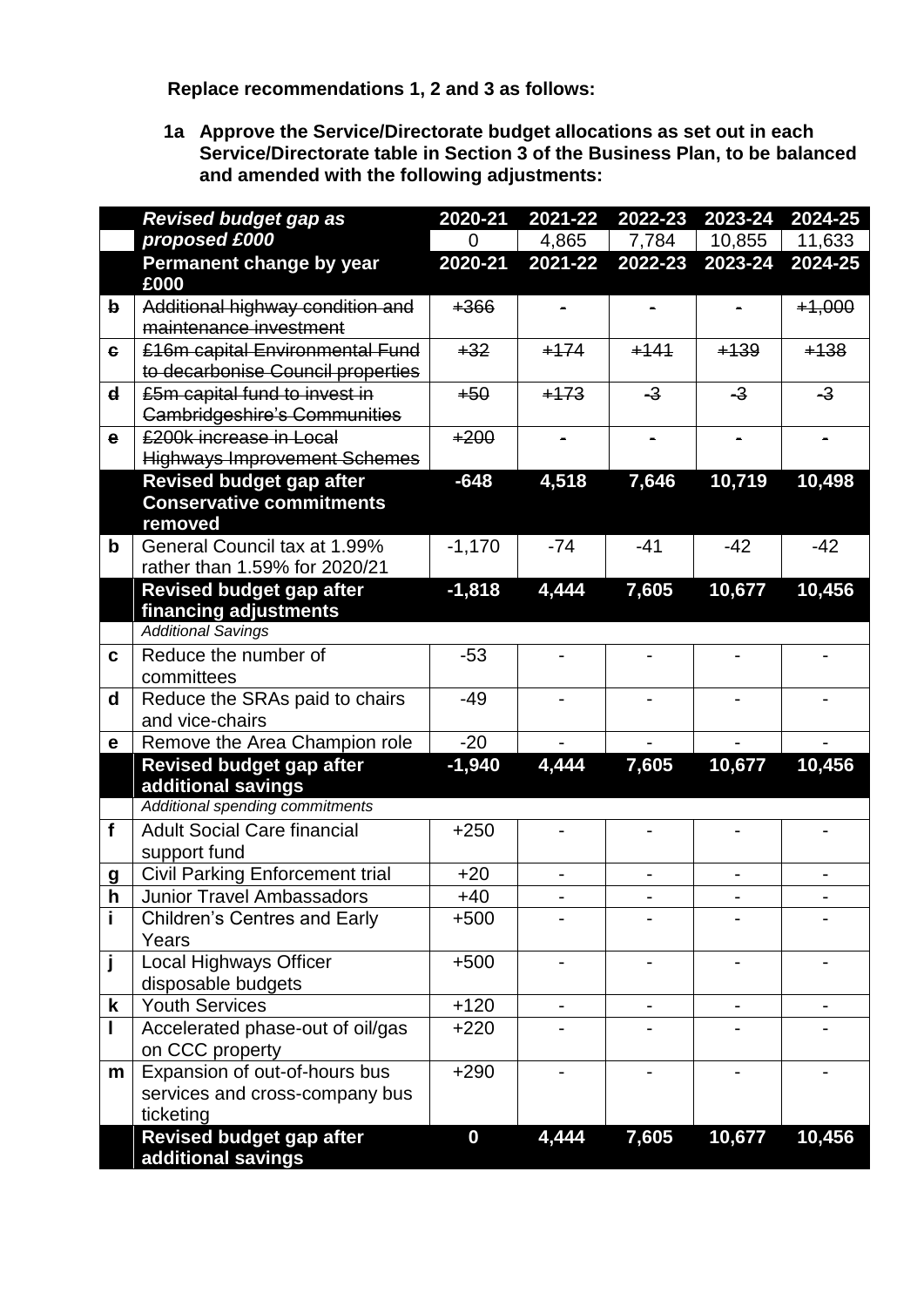- **2a Approve a total county budget requirement in respect of general expenses applicable to the whole County area of £842,879,000 as set out in Section 2 Table 6.1 of the Business Plan.**
- **2b Approve a recommended County Precept for Council Tax from District Councils of £315,077,617.44, as set out in Section 2, Table 6.3 of the Business Plan (to be received in ten equal instalments in accordance with the fall-back provisions of the Local Authorities (Funds) (England) (Amendment) Regulations 1995).**
- **3 Approve a Council Tax for each Band of property, based on the number of "Band D" equivalent properties notified to the County Council by the District Councils (230,927.6), as set out in Section 2, Table 6.4 of the Business Plan reflecting a 2% ASC precept increase and a 1.99% increase in the Basic Council Tax precept:**

| <b>Band</b> | Ratio | Amount (£) |
|-------------|-------|------------|
|             |       |            |
| А           | 6/9   | 909.60     |
| B           | 7/9   | 1,061.20   |
| C           | 8/9   | 1,212.80   |
| D           | 9/9   | 1,364.40   |
| E           | 11/9  | 1,667.60   |
| F           | 13/9  | 1,970.80   |
| G           | 15/9  | 2,274.00   |
|             | 18/9  | 2,728.80   |

- **4 Increase the current capital programme by adding the following to recommendation 4:** 
	- **Create a £16m capital environmental pot in order to invest in projects in support of the Council's stated position on the climate emergency**
	- **Create a £5m pot that will help to deliver a range of community based investments that support the Council's aspiration of "Making Cambridgeshire a great place to live"**
	- **Invest a further £6.366m in highway infrastructure**

**Add an additional recommendation as follows:**

## **8 Create a Climate Change Action fund by transferring £10m from the Transformation Fund.**

Following discussion, the amendment on being put to the vote was lost.

### *[The voting record is attached as Appendix D].*

The following Labour amendment was moved by Councillor Meschini and seconded by Councillor Scutt: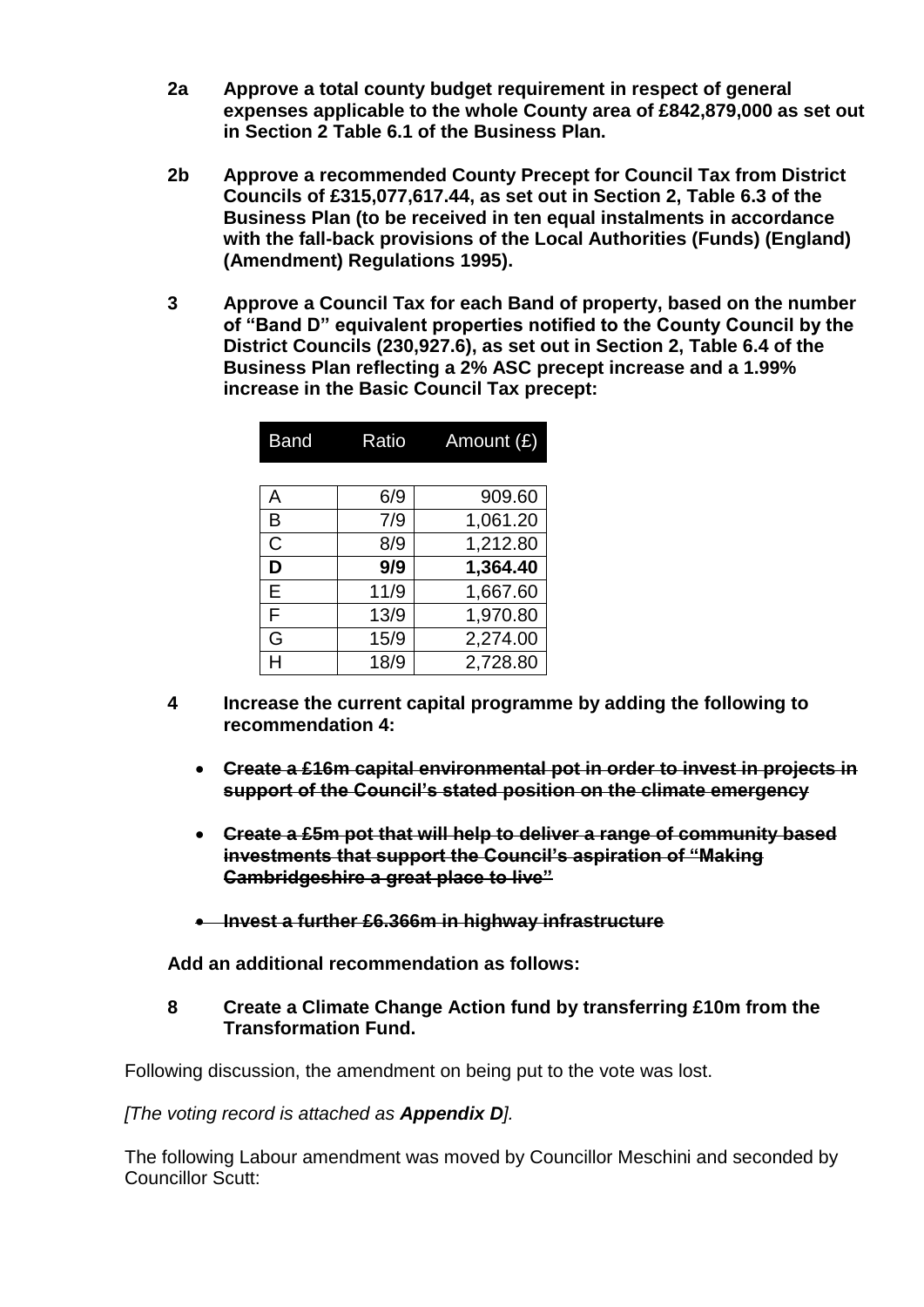**Replace recommendations 1, 2 and 3 as follows:**

|                  | <b>Revised budget gap as</b>                                  | 2020-21  | 2021-22                  | 2022-23                      | 2023-24 | 2024-25  |
|------------------|---------------------------------------------------------------|----------|--------------------------|------------------------------|---------|----------|
|                  | proposed £000                                                 | 0        | 4,865                    | 7,784                        | 10,855  | 11,633   |
|                  | <b>Permanent change by year</b>                               | 2020-21  | 2021-22                  | 2022-23                      | 2023-24 | 2024-25  |
|                  | £000                                                          |          |                          |                              |         |          |
| b                | Additional highway condition and                              | $+366$   |                          |                              |         | $+1,000$ |
|                  | maintenance investment                                        |          |                          |                              |         |          |
| $\epsilon$       | £16m capital Environmental Fund                               | $+32$    | $+174$                   | $+141$                       | $+139$  | $+138$   |
|                  | to decarbonise Council properties                             |          |                          |                              |         |          |
| $\mathbf d$      | £5m capital fund to invest in                                 | $+50$    | $+173$                   | $-3$                         | $-3$    | $-3$     |
|                  | <b>Cambridgeshire's Communities</b>                           |          |                          |                              |         |          |
| $\mathbf{e}$     | <b>£200k increase in Local</b>                                | $+200$   | $\blacksquare$           | $\blacksquare$               |         |          |
|                  | <b>Highways Improvement Schemes</b>                           |          |                          |                              |         |          |
|                  | <b>Revised budget gap after</b>                               | $-648$   | 4,518                    | 7,646                        | 10,719  | 10,498   |
|                  | <b>Conservative commitments</b>                               |          |                          |                              |         |          |
|                  | removed                                                       |          |                          |                              |         |          |
|                  | Labour spending commitments                                   |          |                          |                              |         |          |
| $\mathbf b$      | £116k capital funding for two                                 | $+1$     | $+7$                     | $+13$                        | $+18$   | $+23$    |
|                  | additional Local Highways staff                               |          |                          |                              |         |          |
| C                | £2m capital funding for repairs to                            | $+20$    | $+89$                    | $+88$                        | $+87$   | $+86$    |
|                  | roads, footpaths and cycleways                                |          |                          |                              |         |          |
| d                | Funding to support                                            | $+80$    | $\overline{\phantom{a}}$ | $\qquad \qquad \blacksquare$ |         |          |
|                  | implementation of the 'Health in                              |          |                          |                              |         |          |
|                  | All Policies' Agenda                                          | $-547$   |                          |                              |         |          |
|                  | <b>Revised budget gap after</b><br><b>Labour spending</b>     |          | 4,614                    | 7,747                        | 10,824  | 10,607   |
|                  | commitments                                                   |          |                          |                              |         |          |
|                  | Removal of Adults savings                                     |          |                          |                              |         |          |
| е                | <b>Learning Disabilities</b>                                  | $+250$   |                          |                              |         |          |
|                  | Commissioning                                                 |          |                          |                              |         |          |
| f                | <b>Adults Positive Challenge</b>                              | $+3,800$ |                          |                              |         |          |
|                  | Programme                                                     |          |                          |                              |         |          |
| $\boldsymbol{g}$ | Review of commissioned                                        | $+300$   |                          |                              |         |          |
|                  | domiciliary care                                              |          |                          |                              |         |          |
| h                | <b>Client Contributions Policy</b>                            | $+1,400$ |                          |                              |         |          |
|                  | Change                                                        |          |                          |                              |         |          |
|                  | <b>Revised budget gap after</b>                               | 5,203    | 4,614                    | 7,747                        | 10,824  | 10,607   |
|                  | <b>Adults savings removed</b>                                 |          |                          |                              |         |          |
|                  | Removal of Children's savings                                 |          |                          |                              |         |          |
| İ                | Youth Justice / Youth Support                                 | $+30$    |                          |                              |         |          |
|                  | Children in Care - Placement                                  | $+3,134$ |                          |                              |         |          |
|                  | composition and reduction in                                  |          |                          |                              |         |          |
|                  | numbers                                                       |          |                          |                              |         |          |
| k                | Early Help offer within Children's                            | $+750$   |                          |                              |         |          |
|                  | services                                                      |          |                          |                              |         |          |
|                  |                                                               |          |                          |                              |         |          |
|                  | Children in Care Stretch Target -<br><b>Demand Management</b> | $+1,500$ |                          |                              |         |          |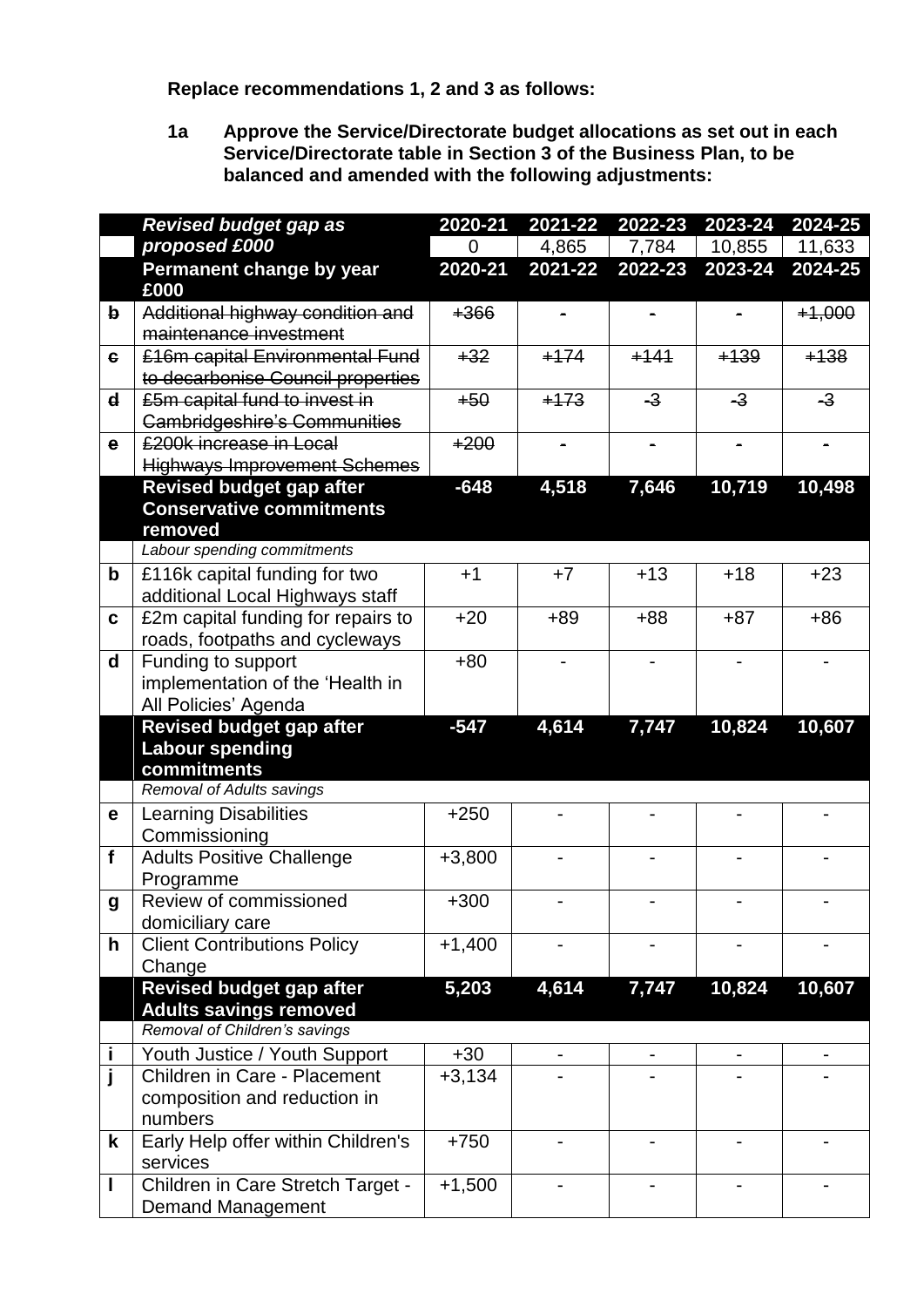| m            | <b>Children's Disability 0-25 Service</b> | $+50$    |          |       |        |        |
|--------------|-------------------------------------------|----------|----------|-------|--------|--------|
| n            | <b>Utilisation of Education Grants</b>    | $+50$    |          |       |        |        |
| $\mathbf{o}$ | Review of Education support               | $+171$   |          |       |        |        |
|              | functions                                 |          |          |       |        |        |
| p            | Home to School Transport                  | $+600$   |          |       |        |        |
|              | <b>Revised budget gap after</b>           | 11,488   | 4,614    | 7,747 | 10,824 | 10,607 |
|              | <b>Children's savings removed</b>         |          |          |       |        |        |
|              | <b>Financing adjustments</b>              |          |          |       |        |        |
| q            | Increase Council tax by 1.99% in          | $-1,170$ | $-74$    | $-41$ | $-42$  | $-42$  |
|              | 2020-21 instead of 1.59%                  |          |          |       |        |        |
| r            | Permanent allocation of MRP to            | $-2,000$ |          |       |        |        |
|              | the budget gap                            |          |          |       |        |        |
| $\mathbf{s}$ | Apply Transformation Funding to           | $-8,318$ | $+8,318$ |       |        |        |
|              | close the budget gap                      |          |          |       |        |        |
|              | <b>Revised budget gap after</b>           | 0        | 12,858   | 7,706 | 10,782 | 10,565 |
|              | financing adjustments                     |          |          |       |        |        |

*The application of £8.3m Transformation Funding to close the 2020-21 budget gap will leave an estimated Transformation Fund balance of £13.0m as at March 2021. The current value of outstanding commitments on the Transformation Fund is £5.3m.*

- **2a Approve a total county budget requirement in respect of general expenses applicable to the whole County area of £841,479,000 as set out in Section 2 Table 6.1 of the Business Plan.**
- **2b Approve a recommended County Precept for Council Tax from District Councils of £315,077,617.44, as set out in Section 2, Table 6.3 of the Business Plan (to be received in ten equal instalments in accordance with the fall-back provisions of the Local Authorities (Funds) (England) (Amendment) Regulations 1995).**
- **3 Approve a Council Tax for each Band of property, based on the number of "Band D" equivalent properties notified to the County Council by the District Councils (230,927.6), as set out in Section 2, Table 6.4 of the Business Plan reflecting a 2% ASC precept increase and a 1.99% increase in the Basic Council Tax precept:**

| <b>Band</b> | Ratio | Amount $(E)$ |
|-------------|-------|--------------|
|             |       |              |
| Α           | 6/9   | 909.60       |
| B           | 7/9   | 1,061.20     |
| C           | 8/9   | 1,212.80     |
| D           | 9/9   | 1,364.40     |
| E           | 11/9  | 1,667.60     |
| F           | 13/9  | 1,970.80     |
| G           | 15/9  | 2,274.00     |
|             | 18/9  | 2,728.80     |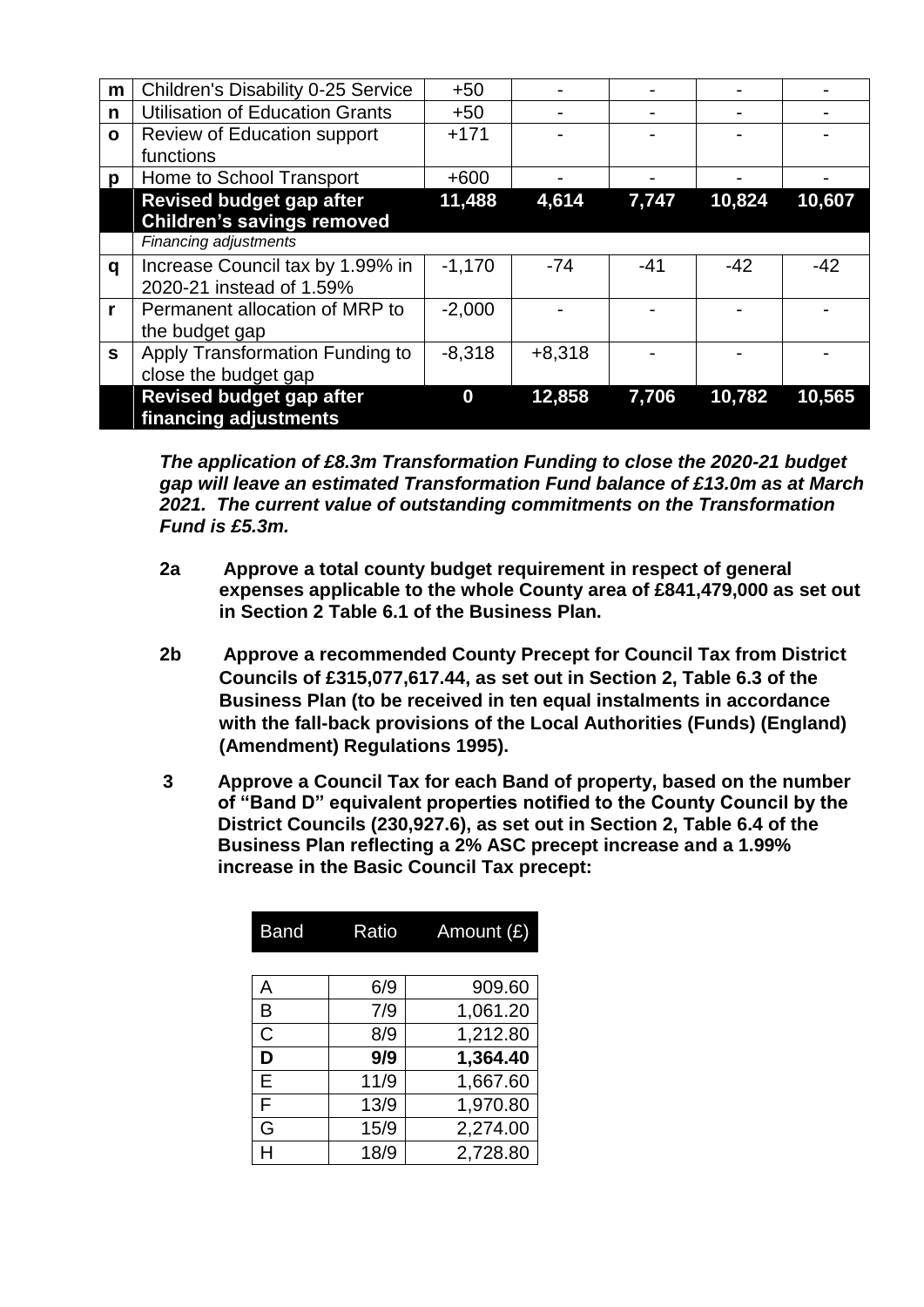- **4 Increase the current capital programme by adding the following to recommendation 4:**
	- **Create a £16m capital environmental pot in order to invest in projects in support of the Council's stated position on the climate emergency**
	- **Create a £5m pot that will help to deliver a range of community based investments that support the Council's aspiration of "Making Cambridgeshire a great place to live"**
	- **Invest a further £6.366m in highway infrastructure**
	- **Increase capital expenditure by £116k per year from 2020-21 to 2024-25 to fund two additional Local Highways staff**
	- **Increase capital expenditure by £2m in 2020-21 to fund repairs to roads, footpaths and cycleways**

Following discussion, the amendment on being put to the vote was lost.

*[The voting record is attached as Appendix E].*

In opening the debate on the main Business Plan, the Chairman invited all Policy and Service Committee Chairmen/women to speak if they so wished.

Following further discussion, the substantive motion on being put to the vote was carried.

*[The voting record is attached as Appendix F].*

It was resolved to:

|              | <b>Revised budget gap as</b>                               | 2020-21 | 2021-22 | 2022-23 | 2023-24 | 2024-25  |
|--------------|------------------------------------------------------------|---------|---------|---------|---------|----------|
|              | proposed £000                                              | 4,029   | 4,836   | 7,831   | 10,910  | 10,689   |
|              | Permanent change by year                                   | 2020-21 | 2021-22 | 2022-23 | 2023-24 | 2024-25  |
|              | £000                                                       |         |         |         |         |          |
| $\mathbf b$  | Additional highway condition<br>and maintenance investment | $+366$  |         |         |         | $+1,000$ |
|              |                                                            |         |         |         |         |          |
| $\mathbf{c}$ | £16m capital Environmental                                 | $+32$   | $+174$  | $+141$  | $+139$  | $+138$   |
|              | <b>Fund to decarbonise Council</b>                         |         |         |         |         |          |
|              | properties                                                 |         |         |         |         |          |
| $\mathbf d$  | £5m capital fund to invest in                              | $+50$   | $+173$  | -3      | $-3$    | $-3$     |
|              | Cambridgeshire's                                           |         |         |         |         |          |
|              | Communities                                                |         |         |         |         |          |
| $\mathbf{e}$ | £200k increase in Local                                    | $+200$  |         |         |         |          |
|              | Highways Improvement                                       |         |         |         |         |          |
|              | <b>Schemes</b>                                             |         |         |         |         |          |
|              | <b>Revised budget gap after</b>                            | 4,677   | 5,183   | 7,969   | 11,046  | 11,824   |
|              |                                                            |         |         |         |         |          |
|              | new commitments                                            |         |         |         |         |          |
|              | <b>Financing adjustments</b>                               |         |         |         |         |          |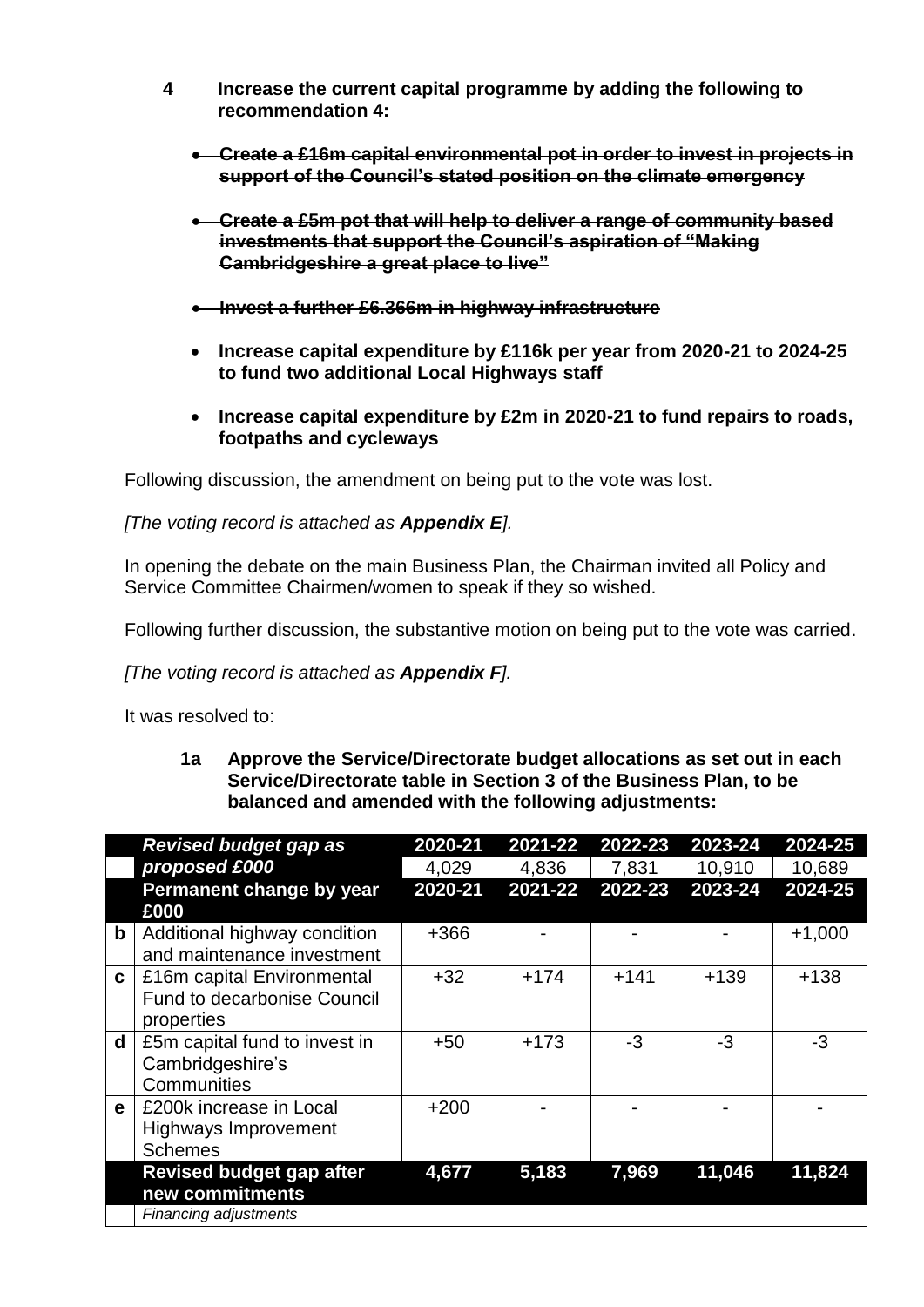| General Council tax at 1.59%<br>rather than 0% for 2020/21 | $-4.677$ | -318  | -185  | $-191$ | -191   |
|------------------------------------------------------------|----------|-------|-------|--------|--------|
| Revised budget gap after<br>financing adjustments          |          | 4.865 | 7.784 | 10.855 | 11.633 |

- **2a Approve a total county budget requirement in respect of general expenses applicable to the whole County area of £841,673,000 as set out in Section 2 Table 6.1 of the Business Plan.**
- **2b Approve a recommended County Precept for Council Tax from District Councils of £313,872,175.37, as set out in Section 2, Table 6.3 of the Business Plan (to be received in ten equal instalments in accordance with the fall-back provisions of the Local Authorities (Funds) (England) (Amendment) Regulations 1995).**
- **3 Approve a Council Tax for each Band of property, based on the number of "Band D" equivalent properties notified to the County Council by the District Councils (230,927.6), as set out in Section 2, Table 6.4 of the Business Plan reflecting a 2% ASC precept increase and a 1.59% increase in the Basic Council Tax precept:**

| <b>Band</b> | Ratio | Amount $(E)$ |
|-------------|-------|--------------|
|             |       |              |
| A           | 6/9   | 906.12       |
| B           | 7/9   | 1,057.14     |
| C           | 8/9   | 1,208.16     |
| D           | 9/9   | 1,359.18     |
| E           | 11/9  | 1,661.22     |
| F           | 13/9  | 1,963.26     |
| G           | 15/9  | 2,265.30     |
|             | 18/9  | 2,718.36     |

- **4 Approve the Capital Strategy as set out in section 6 of the Business Plan including:**
	- **• Commitments from schemes already approved;**
	- **• Expenditure on new schemes in 2020-21 shown in summary in section 2, Table 6.7 of the Business Plan;**

**And increase the current capital programme as follows:**

- **Create a £16m capital environmental pot in order to invest in projects in support of the Council's stated position on the climate emergency**
- **Create a £5m pot that will help to deliver a range of community based investments that support the Council's aspiration of "Making Cambridgeshire a great place to live"**
- **Invest a further £6.366m in highway infrastructure**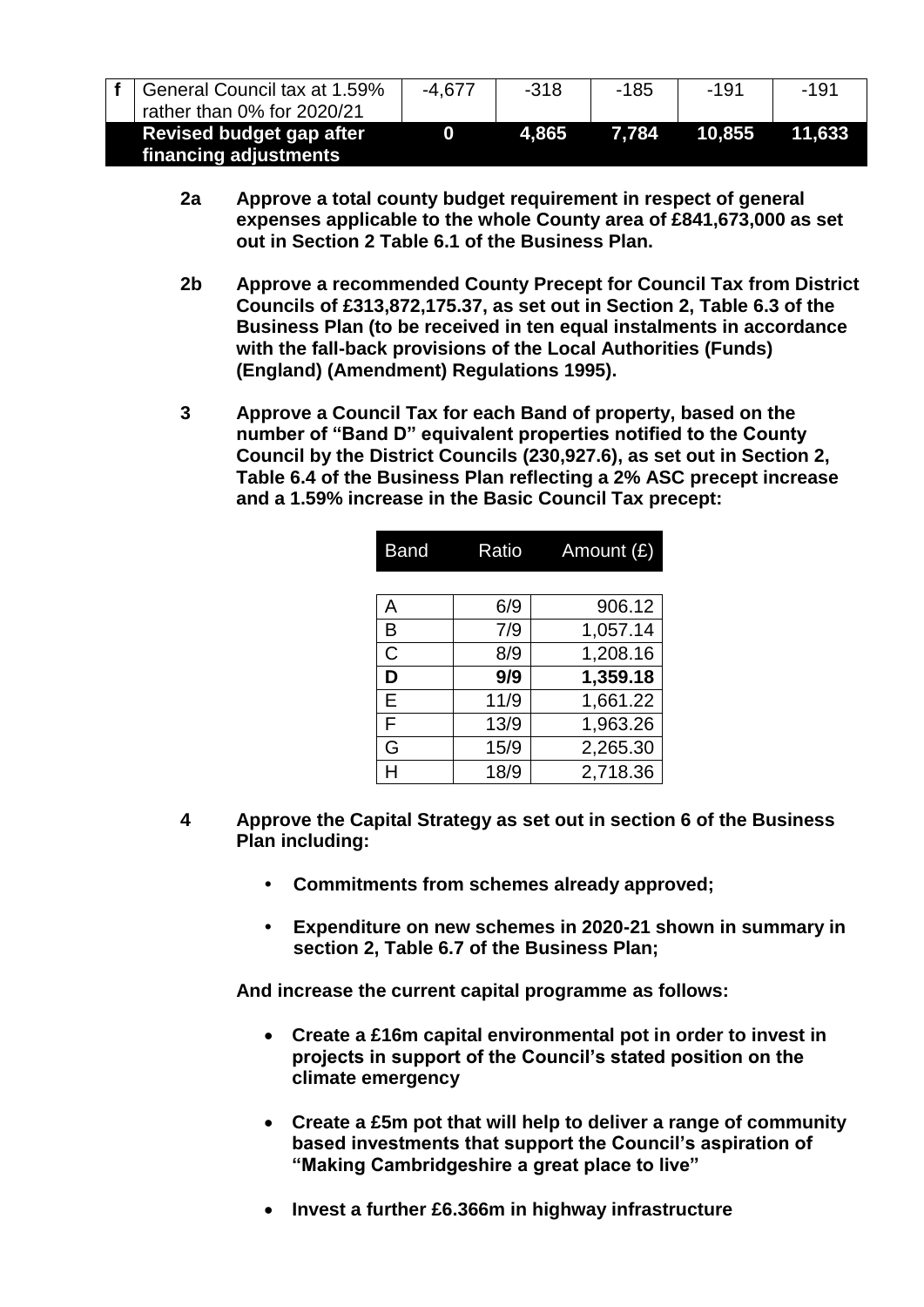- **5 Approve the Treasury Management Strategy as set out in Section 7 of the Business Plan, including:**
	- **i. The Council's policy on the making of the Minimum Revenue Provision (MRP) for the repayment of debt, as required by the Local Authorities (Capital Finance & Accounting) (England) (Amendment) Regulations 2008.**
	- **ii. The Affordable Borrowing Limit for 2020- 21 (as required by the Local Government Act 2003).**
	- **iii. The Investment Strategy for 2020-21 as required by the Ministry of Housing, Communities and Local Government (MHCLG) revised Guidance on Local Government Investments issued in 2018, and the Prudential Indicators as set out in Appendix 3 of Section 7 of the Business Plan.**
- **6 Endorse the priorities and opportunities as set out in the Strategic Framework including the addition of the new priority – "Net Zero carbon emissions for Cambridgeshire by 2050".**
- **7 Authorise the Chief Finance Officer, in consultation with the Leader of the Council, to make technical revisions to the Business Plan, including the foregoing recommendations to the County Council, so as to take into account any changes deemed appropriate, including updated information on District Council Tax Base and Collection Funds, Business Rates forecasts and Collection Funds and any grant changes.**

### **205. QUESTIONS**

**(a) Cambridgeshire and Peterborough Combined Authority and Overview and Scrutiny Committee (Council Procedure Rule 9.1)** 

One question was submitted under Council Procedure Rule 9.1 of the Council's Constitution, as set out in **Appendix G**.

**(b) Written Questions** (Council Procedure Rule 9.2)

No questions were submitted under Council Procedure Rule 9.2.

Chairman 17th March 2020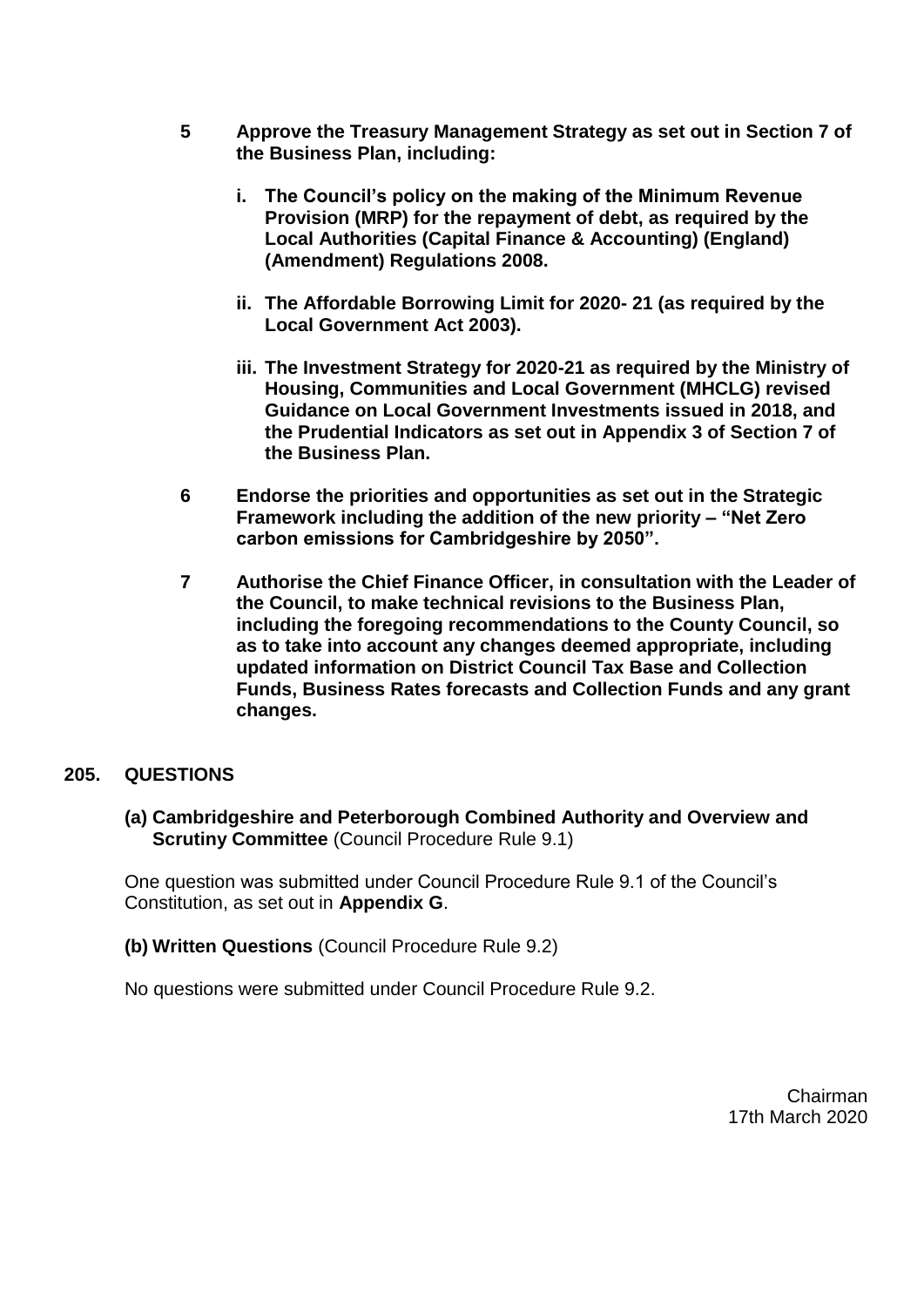## **COUNTY COUNCIL – 11TH FEBRUARY 2020**

## **CHAIRMAN'S ANNOUNCEMENTS**

### **PEOPLE**

## **Former County Councillor Christine Carter**

It is with regret that the Chairman reports the recent death of former County Councillor Christine Carter who represented the Cherry Hinton Division on behalf of the Labour Party from 2001 to 2013. She was also a member of the Cambridgeshire and Peterborough Fire Authority from June 2001 to May 2009. The Chairman on behalf of the Council has written to Mrs Carter's family to express the Council's condolences.

The Council's thoughts are with her family and friends at this very sad time.

### **Professor Alan Rodger**

It is also with regret that the Chairman reports the recent death of Professor Alan Rodger. Alan was a retired Director of the British Antarctic Survey. He had been involved in the leadership and management of national and international science organisations for thirty years. He was also a governor and trustee at schools in Cambridgeshire and a member of the Cambridgeshire Schools Forum from 18 November 2005 until his death acting as Vice-Chairman for much of this period.

The Council's thoughts are with his family and friends at this very sad time.

### **MESSAGES**

### **Chairman's Engagements**

The Chairman was delighted to welcome His Royal Highness the Prince of Wales on Tuesday 28 January, when His Royal Highness visited the world famous Whittle Laboratory in Cambridge where he enjoyed a tour of the laboratory facilities. The Prince of Wales launched the National Centre for Propulsion and Power during his visit. The Centre aims to accelerate the development of decarbonisation technologies.

On the 16 January the Chairman with the Chief Executive represented Cambridgeshire County Council at the Memorial Service to celebrate the life of Sir Michael Marshall CBE DL, and on Saturday, 25 January the Chairman attended the Royal British Legion County Conference.

The Chairman and Chief Executive along with other Members and Officers of Cambridgeshire County Council attended the annual Peppercorn Lunch at Marshalls on Thursday 6 February."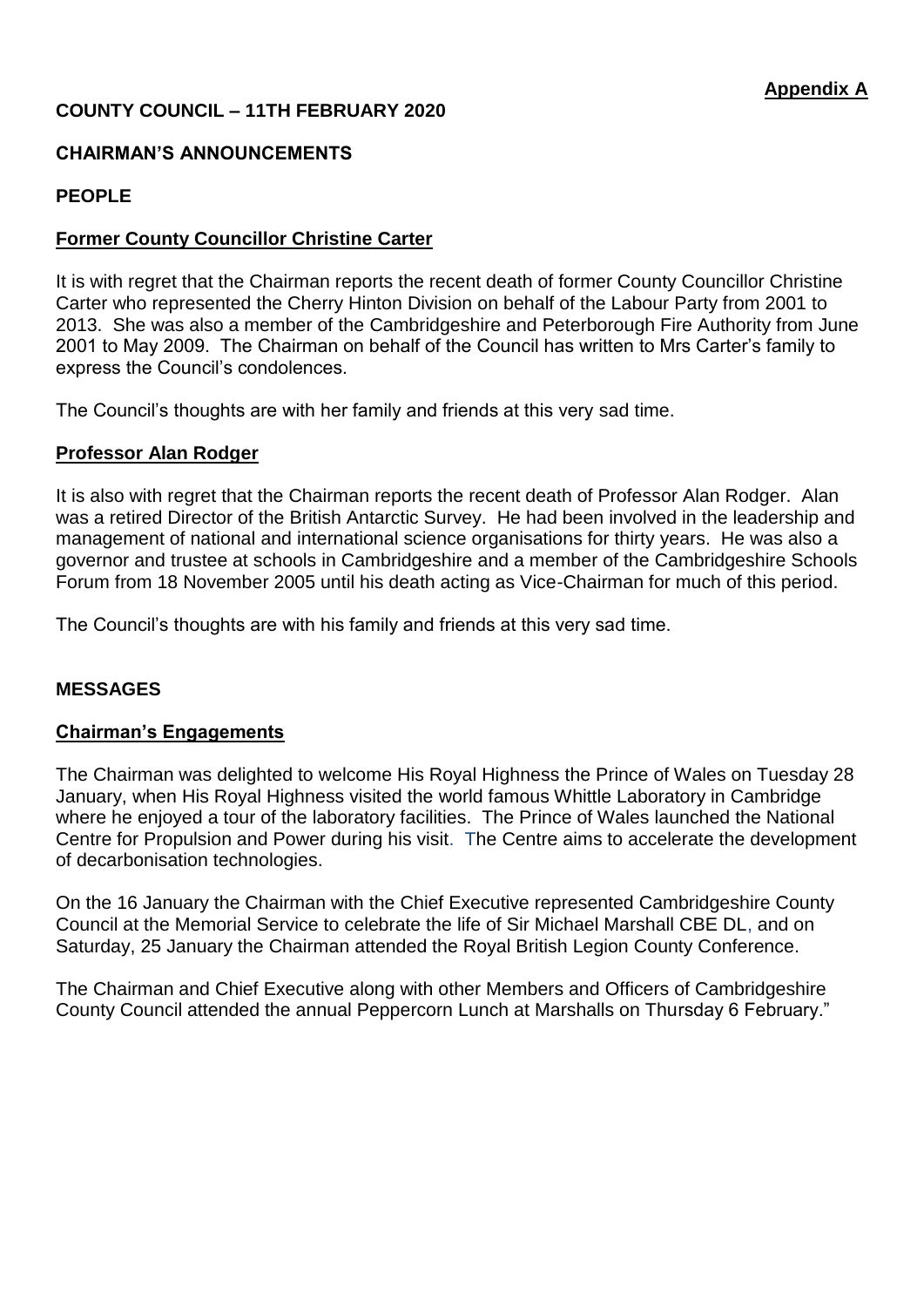## **Appendix B**

| <b>Question from:</b>                                                                                                                                          | <b>Question to:</b>                                                                     | Question                                                                                                                                                                                                                                                                                                                                                                                                                                                                                                                                                                                                                                                                                                                                                                                                                                                                                                                                                                                                                                                                                                                                                                                                                                                                                                                                                                                                                                                                                                                                                                 |
|----------------------------------------------------------------------------------------------------------------------------------------------------------------|-----------------------------------------------------------------------------------------|--------------------------------------------------------------------------------------------------------------------------------------------------------------------------------------------------------------------------------------------------------------------------------------------------------------------------------------------------------------------------------------------------------------------------------------------------------------------------------------------------------------------------------------------------------------------------------------------------------------------------------------------------------------------------------------------------------------------------------------------------------------------------------------------------------------------------------------------------------------------------------------------------------------------------------------------------------------------------------------------------------------------------------------------------------------------------------------------------------------------------------------------------------------------------------------------------------------------------------------------------------------------------------------------------------------------------------------------------------------------------------------------------------------------------------------------------------------------------------------------------------------------------------------------------------------------------|
| Mr Alex Skinner<br><b>Local Resident</b><br>(Mr Skinner was<br>unable to attend the<br>meeting so his<br>written question<br>was dealt with in<br>his absence) | Councillor Joshua<br>Schumann, Chairman<br>of Commercial and<br>Investment<br>Committee | Many residents in West Chesterton, Arbury and Castle and indeed in Cambridge<br>and Cambridgeshire are concerned to ensure free and open access in perpetuity to<br>the Wessex Lane cut through [from McGrath Avenue to Huntingdon Road and<br>Castle Street, running behind Shire Hall]. This cut through is a key thoroughfare for<br>pedestrians and cyclists from Castle, Arbury and West Chesterton making their way<br>to shop, worship, get to work and school, catch the bus and go to Castle Mound,<br>Shire Hall and the green forecourt. It is a well used thoroughfare to and from the<br>City Centre. A recent residents' survey recorded that the average number of<br>journeys made on foot or by cycle on a weekday, and based on a sample of six<br>hours at different times of the day, was two journeys per minute.<br>The footpath is not a right of way. The Council advises there are 'permissive rights<br>of public access' only. Residents are concerned that the leasing of Shire Hall and<br>associated buildings for development by Brookgate (the railway station area<br>developers) may jeopardise access or that, in any event, access is not necessarily<br>protected.<br>Can the County Council<br>a) explain the current legal position on public access to the Wessex place cut<br>through and<br>work with all those that have an interest in the Wessex Place footpath to<br>b)<br>ensure that public access to the Wessex Place footpath from McGrath<br>Avenue is protected in perpetuity by agreeing to make it a right of way. |
|                                                                                                                                                                |                                                                                         |                                                                                                                                                                                                                                                                                                                                                                                                                                                                                                                                                                                                                                                                                                                                                                                                                                                                                                                                                                                                                                                                                                                                                                                                                                                                                                                                                                                                                                                                                                                                                                          |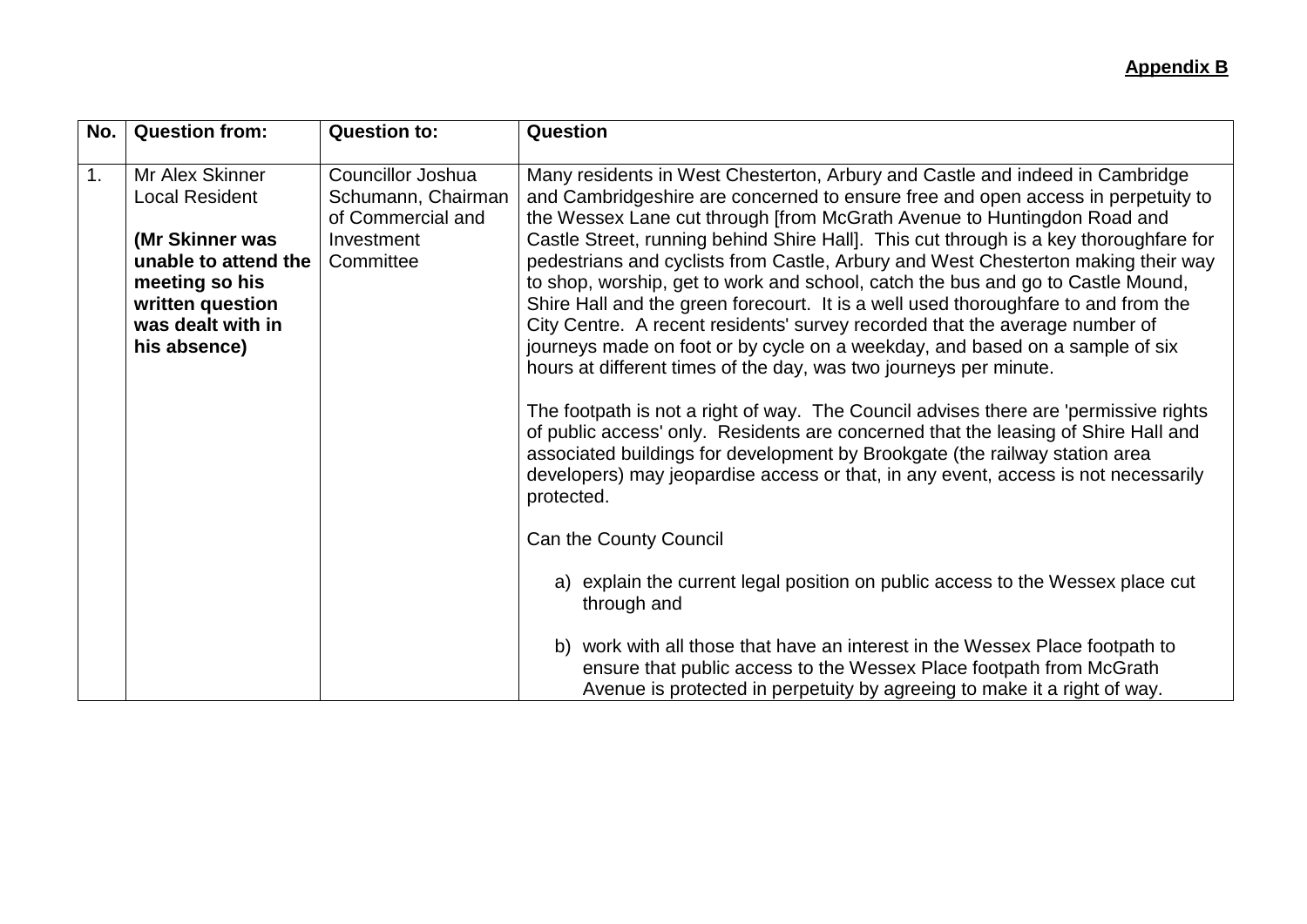| <b>Response from:</b>                                                                      | <b>Response to:</b>                      | <b>Response</b>                                                                                                                                                                                                                                                                                                                                                                                                                                                                                                                                                                                                                                                                                                                                                                                                                                                                                                                                                                                                                                                                                                                                                                                                                                                                                                                                                                                                                                                                                                                                                                                                                      |
|--------------------------------------------------------------------------------------------|------------------------------------------|--------------------------------------------------------------------------------------------------------------------------------------------------------------------------------------------------------------------------------------------------------------------------------------------------------------------------------------------------------------------------------------------------------------------------------------------------------------------------------------------------------------------------------------------------------------------------------------------------------------------------------------------------------------------------------------------------------------------------------------------------------------------------------------------------------------------------------------------------------------------------------------------------------------------------------------------------------------------------------------------------------------------------------------------------------------------------------------------------------------------------------------------------------------------------------------------------------------------------------------------------------------------------------------------------------------------------------------------------------------------------------------------------------------------------------------------------------------------------------------------------------------------------------------------------------------------------------------------------------------------------------------|
| Councillor Joshua<br>Schumann,<br>Chairman of<br>Commercial and<br>Investment<br>Committee | Mr Alex Skinner<br><b>Local Resident</b> | Thank you Chairman, and I do intend to respond to Mr Skinner's question in writing<br>in his absence, however the Council and the public have seen Mr Skinner's<br>question, so I will give a short verbal response today, if I may Chairman.<br>In responding to your question, may I start by saying I think there is little more that I<br>think this Council could do to clarify the position than it has done so in the past, both<br>in this Chamber and in numerous press releases, which can still be read on our<br>Council website.<br>Despite this, Chairman, I will respond and thank Mr Skinner for his question, which<br>has been published and is available. As I have suggested, although we believe that<br>the issues highlighted by Mr Skinner's question have been clarified previously by the<br>Council, the fact that this question is with us today reinforces the concerns that some<br>Members in this Chamber continue to cause local residents unnecessary angst by<br>misleading their local residents.<br>For the record therefore can I confirm that:<br>the footpath between Shire Hall and Magrath Avenue is not a public right of<br>$\bullet$<br>way. The Council does hold a permissive right of access across the land on<br>this path that is not in their ownership. Although not totally in their control, the<br>Council has no intention, and never had, of agreeing to any changes in the<br>permissive rights that exist. Although any such rights would have passed to a<br>third party on the sale of the site, as the Council is not selling the site, this<br>matter is irrelevant. |
|                                                                                            |                                          | In relation to Mr Skinner's second question:<br>anyone can apply for a Definitive Map Modification Order (DMMO) to register<br>$\bullet$<br>a public right of way under the Wildlife and Countryside Act 1981;<br>the applicant sends evidence to the Order Making Authority - which in this<br>case is the County Council;<br>The Order Making Authority will consider this evidence, contacts the<br>landowners for further evidence to support or to rebut the claim, consult other<br>Councils and user groups, undertakes public consultation and interviews the<br>claimants.                                                                                                                                                                                                                                                                                                                                                                                                                                                                                                                                                                                                                                                                                                                                                                                                                                                                                                                                                                                                                                                  |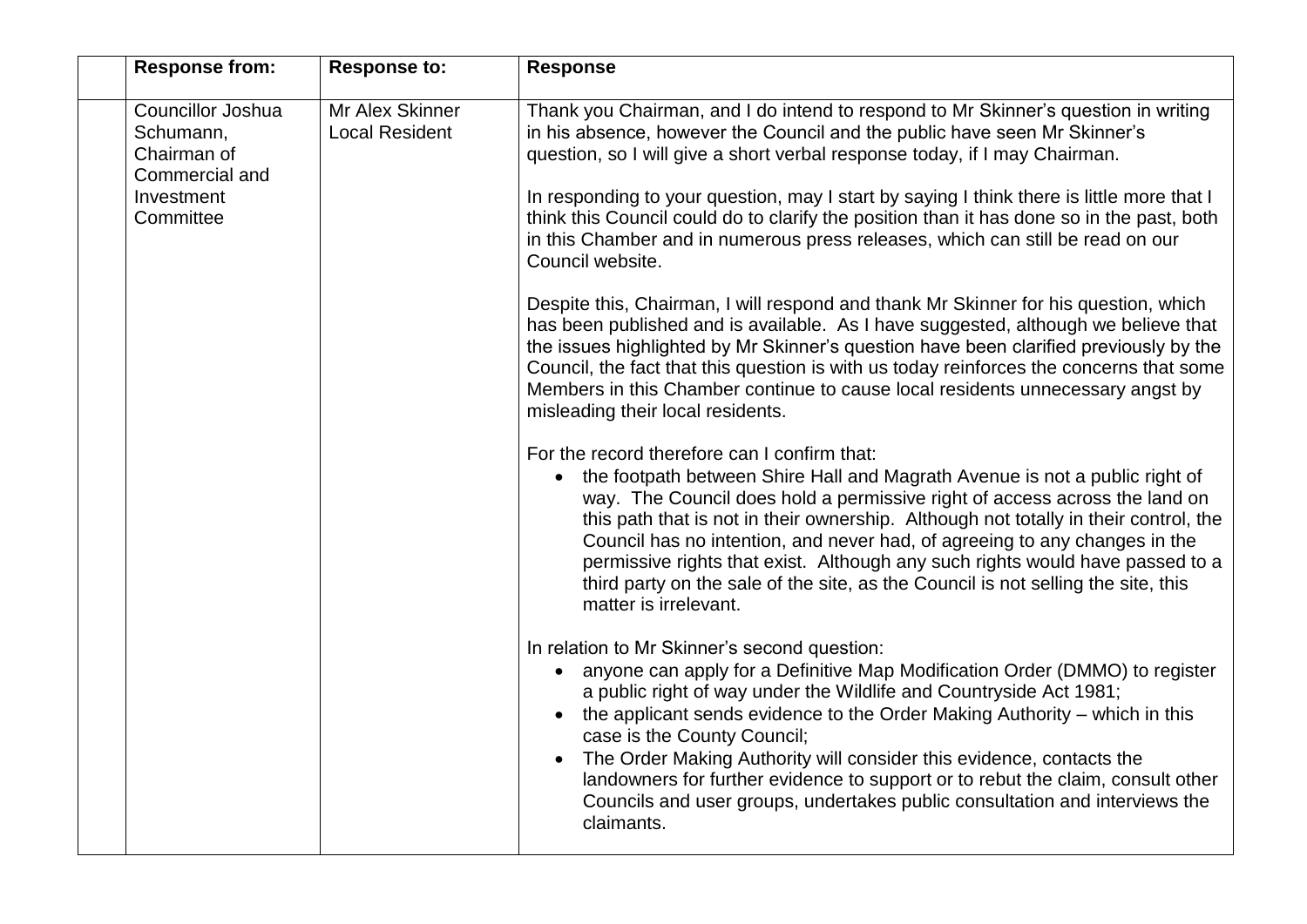|  | As the Council does not hold any evidence to support such a claim, it does not think<br>it appropriate to make any such application, but I am happy to provide Mr Skinner<br>with the links on the Council's website that will guide him through the process should<br>he so wish to do so.                                                                                                                                                                                                                                                                                                                                                                                                                                                                                                                                                                                                                                                                        |
|--|--------------------------------------------------------------------------------------------------------------------------------------------------------------------------------------------------------------------------------------------------------------------------------------------------------------------------------------------------------------------------------------------------------------------------------------------------------------------------------------------------------------------------------------------------------------------------------------------------------------------------------------------------------------------------------------------------------------------------------------------------------------------------------------------------------------------------------------------------------------------------------------------------------------------------------------------------------------------|
|  | Whilst not directly related to Mr Skinner's question, can I take this opportunity to re-<br>state that the Council is not selling the freehold of Shire Hall, and therefore the<br>statutory protections of the Scheduled Ancient Monument will be maintained. The<br>residents of and visitors to Cambridge will continue to enjoy access to the Mound<br>and the area in front of Shire Hall. The plans we have not only maintain public<br>access but will enhance it – could I therefore ask that the two local members to start<br>to provide accurate information to their residents in the future. I have avoided being<br>pointed, Mr Chairman, in previous comments, and have tried to avoid joining in this<br>political ball game that some Members wish to make of it, but the Labour Members<br>have made this issue so sadly political that I feel the time has passed to not point<br>this out.                                                     |
|  | Chairman, I wish to place on record that the behaviour of a couple of Labour<br>councillors in trying to mislead and perturb the public is unacceptable, and nothing<br>more than political manoeuvring. I'm nearly there Chairman, but I do feel that this<br>issue has been brought up time and time again by the behaviour of a few<br>Councillors, so I wish to just finish off by saying that this is nothing more than<br>political manoeuvring in order to proclaim at some point that "we saved Shire Hall"<br>when the reality was that it was never at risk. This behaviour is unacceptable and<br>the members involved in causing this angst should be ashamed. Comments such<br>as "the County Council are not willing to make a clear statement guaranteeing free<br>and open access" by these Members is unhelpful and must stop. This Council do<br>not require convincing about maintaining public access as we never had plans to<br>restrict it. |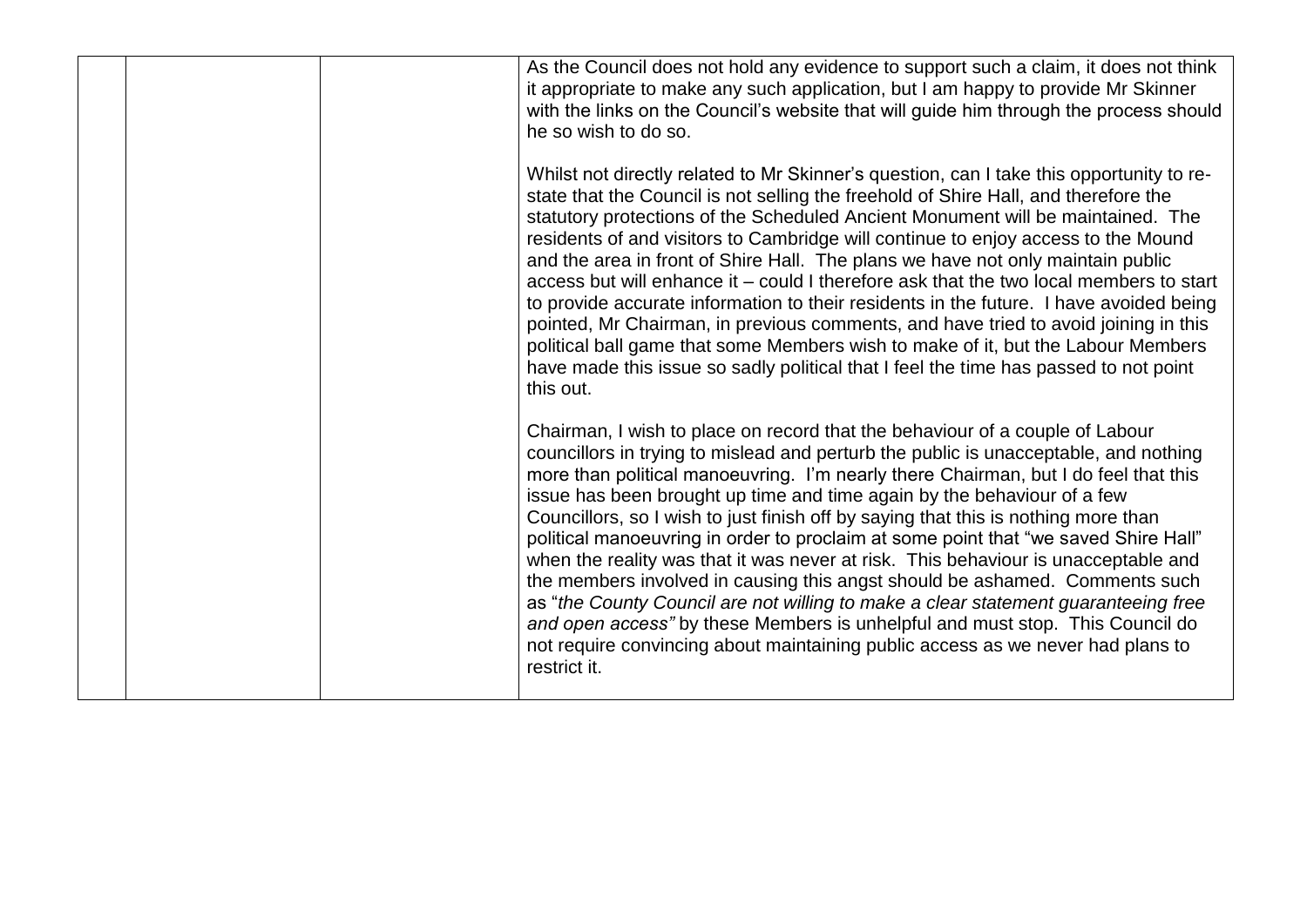## **Recorded Vote for Conservative Budget Amendment**

| <b>COUNCILLOR</b>   | Party      | For | Against | Abstain | Absent /<br>No Vote | <b>COUNCILLOR</b>   | Party      | For          | Against | Abstain | Absent /<br>No Vote |
|---------------------|------------|-----|---------|---------|---------------------|---------------------|------------|--------------|---------|---------|---------------------|
| AMBROSE-<br>SMITH D | Con        | X   |         |         |                     | HUNT W T I          | Con        | X            |         |         |                     |
| <b>ASHWOOD B</b>    | Lib<br>Dem |     | X       |         |                     | <b>JENKINS D</b>    | Lib<br>Dem |              | X       |         |                     |
| <b>BAILEY A</b>     | Con        | X   |         |         |                     | JONES <sub>L</sub>  | Lab        |              | X       |         |                     |
| <b>BATCHELOR H</b>  | Lib<br>Dem |     | X       |         |                     | KAVANAGH N          | Lab        |              | X       |         |                     |
| <b>BATESIC</b>      | Con        | X   |         |         |                     | <b>KINDERSLEY S</b> | Lib<br>Dem |              | X       |         |                     |
| <b>BODEN C</b>      | Con        | X   |         |         |                     | <b>KINGS</b>        | Con        | $\mathbf{X}$ |         |         |                     |
| <b>BRADNAM A</b>    | Lib<br>Dem |     | X       |         |                     | <b>MANNING I</b>    | Lib<br>Dem |              | X       |         |                     |
| <b>BYWATER S</b>    | Con        | X   |         |         |                     | MCGUIRE LW          | Con        | X            |         |         |                     |
| <b>CONNOR D</b>     | Con        | X   |         |         |                     | <b>MESCHINI E</b>   | Lab        |              | X       |         |                     |
| <b>COSTELLO A</b>   | Con        | X   |         |         |                     | NETHSINGHA L        | Lib<br>Dem |              | X       |         |                     |
| <b>COUNT S</b>      | Con        | X   |         |         |                     | <b>NIETO L</b>      | Con        | X            |         |         |                     |
| <b>CRAWFORD S</b>   | Lab        |     | X       |         |                     | <b>REYNOLDS K</b>   | Con        |              |         |         | X                   |
| <b>CRISWELL S J</b> | Con        | X   |         |         |                     | <b>RICHARDS C</b>   | Lab        |              |         | X       |                     |
| <b>CUFFLEY K</b>    | Con        |     |         |         | X                   | <b>ROGERS T</b>     | Con        | X            |         |         |                     |
| DOWNES P J          | Lib<br>Dem |     | X       |         |                     | SANDERSON T         | Ind        |              |         | X       |                     |
| <b>DUPRE L</b>      | Lib<br>Dem |     | X       |         |                     | <b>SCHUMANN J</b>   | Con        | X            |         |         |                     |
| <b>EVERY L</b>      | Con        | X   |         |         |                     | <b>SCUTT J</b>      | Lab        |              | X       |         |                     |
| FRENCH J            | Con        | X   |         |         |                     | SHELLENS M          | Lib<br>Dem |              | X       |         |                     |
| FULLER R            | Con        | X   |         |         |                     | SHUTER M            | Con        | X            |         |         |                     |
| <b>GARDENER I</b>   | Con        | X   |         |         |                     | SMITH M             | Con        | X            |         |         |                     |
| <b>GILES D</b>      | Ind        |     |         | X       |                     | <b>TAYLOR A</b>     | Lib<br>Dem |              | X       |         |                     |
| GOLDSACK            | Con        | X   |         |         |                     | <b>TAYLOR S</b>     | Ind        |              | X       |         |                     |
| <b>GOWING J</b>     | Con        | X   |         |         |                     | <b>TIERNEY S</b>    | Con        |              |         |         | X                   |
| <b>HARFORD L</b>    | Con        | X   |         |         |                     | VAN DE VEN S        | Lib<br>Dem |              | X       |         |                     |
| <b>HARRISON N</b>   | Lib<br>Dem |     | X       |         |                     | WELLS D             | Con        |              |         |         | X                   |
| <b>HAY A</b>        | Con        | X   |         |         |                     | WHITEHEAD J         | Lab        |              |         |         | X                   |
| <b>HICKFORD R</b>   | Con        | X   |         |         |                     | <b>WILLIAMS J</b>   | Lib<br>Dem |              | X       |         |                     |
| <b>HOWELL M</b>     | Con        | X   |         |         |                     | WILSON G            | Lib<br>Dem |              |         |         | X                   |
| HOY S               | Con        |     |         |         | X                   | WISSON J            | Con        | X            |         |         |                     |
| <b>HUDSON P</b>     | Con        | X   |         |         |                     | WOTHERSPOON T       | Con        | X            |         |         |                     |

NB Councillor Richards clarified that she had intended to vote against the amendment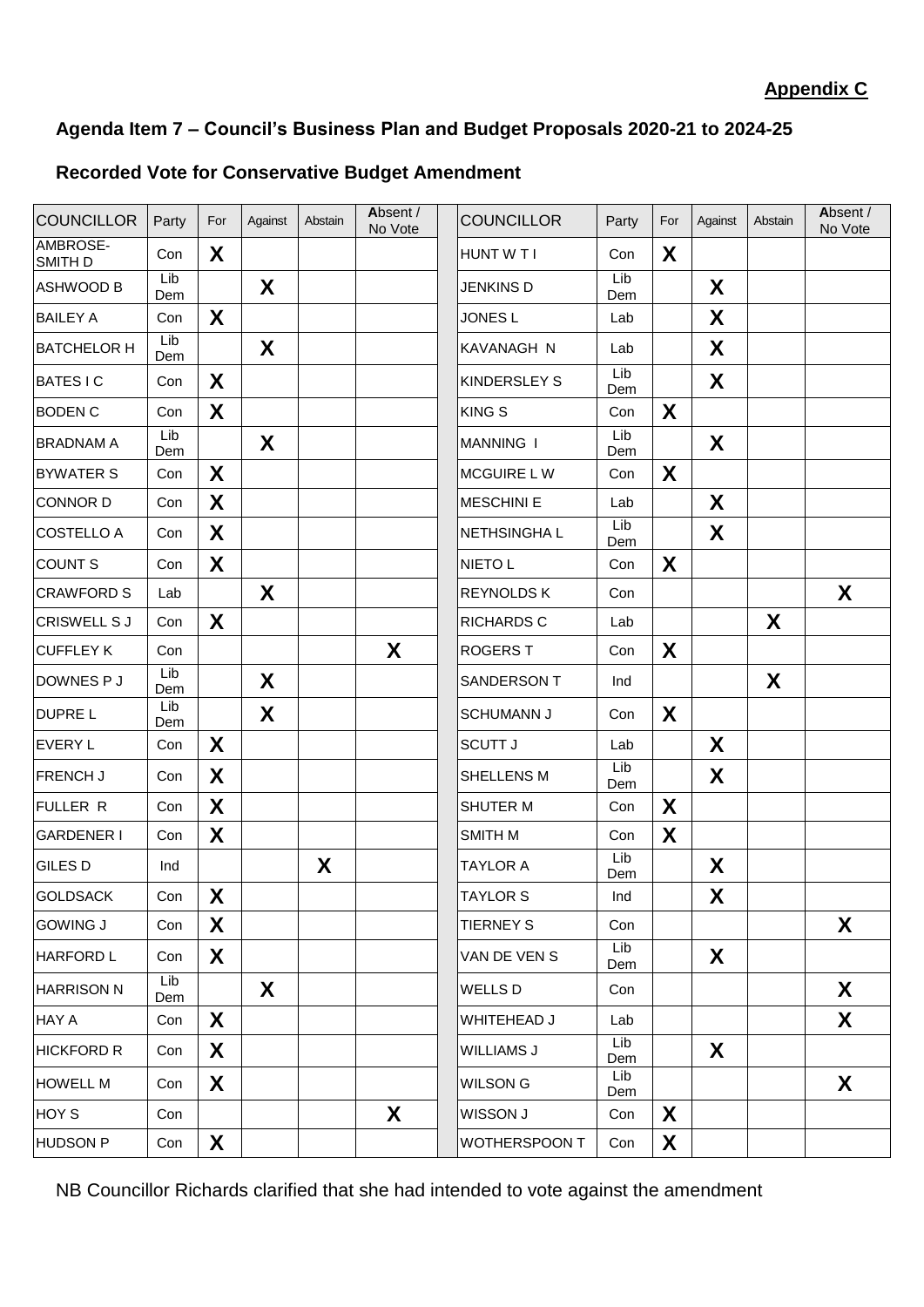# **Recorded Vote for Liberal Democrat Budget Amendment**

| <b>COUNCILLOR</b>   | Party      | For              | Against          | Abstain | Absent /<br>No Vote | <b>COUNCILLOR</b>    | Party      | For | Against | Abstain | Absent /<br>No Vote |
|---------------------|------------|------------------|------------------|---------|---------------------|----------------------|------------|-----|---------|---------|---------------------|
| AMBROSE-<br>SMITH D | Con        |                  | X                |         |                     | HUNT W T I           | Con        |     | X       |         |                     |
| ASHWOOD B           | Lib<br>Dem | X                |                  |         |                     | <b>JENKINS D</b>     | Lib<br>Dem | X   |         |         |                     |
| <b>BAILEY A</b>     | Con        |                  | X                |         |                     | <b>JONES L</b>       | Lab        |     |         | X       |                     |
| <b>BATCHELOR H</b>  | Lib<br>Dem | X                |                  |         |                     | <b>KAVANAGH N</b>    | Lab        |     |         | X       |                     |
| <b>BATESIC</b>      | Con        |                  | X                |         |                     | <b>KINDERSLEY S</b>  | Lib<br>Dem | X   |         |         |                     |
| <b>BODEN C</b>      | Con        |                  | X                |         |                     | <b>KING S</b>        | Con        |     | X       |         |                     |
| <b>BRADNAM A</b>    | Lib<br>Dem | X                |                  |         |                     | MANNING I            | Lib<br>Dem | X   |         |         |                     |
| <b>BYWATER S</b>    | Con        |                  | X                |         |                     | MCGUIRE LW           | Con        |     | X       |         |                     |
| <b>CONNOR D</b>     | Con        |                  | X                |         |                     | <b>MESCHINI E</b>    | Lab        |     |         | X       |                     |
| <b>COSTELLO A</b>   | Con        |                  | X                |         |                     | <b>NETHSINGHAL</b>   | Lib<br>Dem | X   |         |         |                     |
| <b>COUNT S</b>      | Con        |                  | X                |         |                     | <b>NIETO L</b>       | Con        |     | X       |         |                     |
| <b>CRAWFORD S</b>   | Lab        |                  |                  | X       |                     | <b>REYNOLDS K</b>    | Con        |     |         |         | X                   |
| <b>CRISWELL S J</b> | Con        |                  | X                |         |                     | <b>RICHARDS C</b>    | Lab        |     |         | X       |                     |
| <b>CUFFLEY K</b>    | Con        |                  |                  |         | X                   | <b>ROGERS T</b>      | Con        |     | X       |         |                     |
| DOWNES P J          | Lib<br>Dem | X                |                  |         |                     | <b>SANDERSON T</b>   | Ind        | X   |         |         |                     |
| DUPRE L             | Lib<br>Dem | $\boldsymbol{X}$ |                  |         |                     | <b>SCHUMANN J</b>    | Con        |     | X       |         |                     |
| <b>EVERY L</b>      | Con        |                  | X                |         |                     | <b>SCUTT J</b>       | Lab        |     |         | X       |                     |
| FRENCH J            | Con        |                  | X                |         |                     | SHELLENS M           | Lib<br>Dem | X   |         |         |                     |
| <b>FULLER R</b>     | Con        |                  | X                |         |                     | <b>SHUTER M</b>      | Con        |     | X       |         |                     |
| <b>GARDENER I</b>   | Con        |                  | X                |         |                     | <b>SMITH M</b>       | Con        |     | X       |         |                     |
| GILES D             | Ind        | X                |                  |         |                     | <b>TAYLOR A</b>      | Lib<br>Dem | X   |         |         |                     |
| <b>GOLDSACK</b>     | Con        |                  | $\boldsymbol{X}$ |         |                     | <b>TAYLOR S</b>      | Ind        | X   |         |         |                     |
| <b>GOWING J</b>     | Con        |                  | X                |         |                     | <b>TIERNEY S</b>     | Con        |     |         |         | X                   |
| <b>HARFORD L</b>    | Con        |                  | X                |         |                     | VAN DE VEN S         | Lib<br>Dem | X   |         |         |                     |
| <b>HARRISON N</b>   | Lib<br>Dem | X                |                  |         |                     | <b>WELLS D</b>       | Con        |     |         |         | X                   |
| HAY A               | Con        |                  | X                |         |                     | WHITEHEAD J          | Lab        |     |         |         | X                   |
| <b>HICKFORD R</b>   | Con        |                  | X                |         |                     | <b>WILLIAMS J</b>    | Lib<br>Dem | X   |         |         |                     |
| <b>HOWELL M</b>     | Con        |                  | X                |         |                     | <b>WILSON G</b>      | Lib<br>Dem |     |         |         | X                   |
| HOY S               | Con        |                  |                  |         | X                   | WISSON J             | Con        |     | X       |         |                     |
| <b>HUDSON P</b>     | Con        |                  | X                |         |                     | <b>WOTHERSPOON T</b> | Con        |     | X       |         |                     |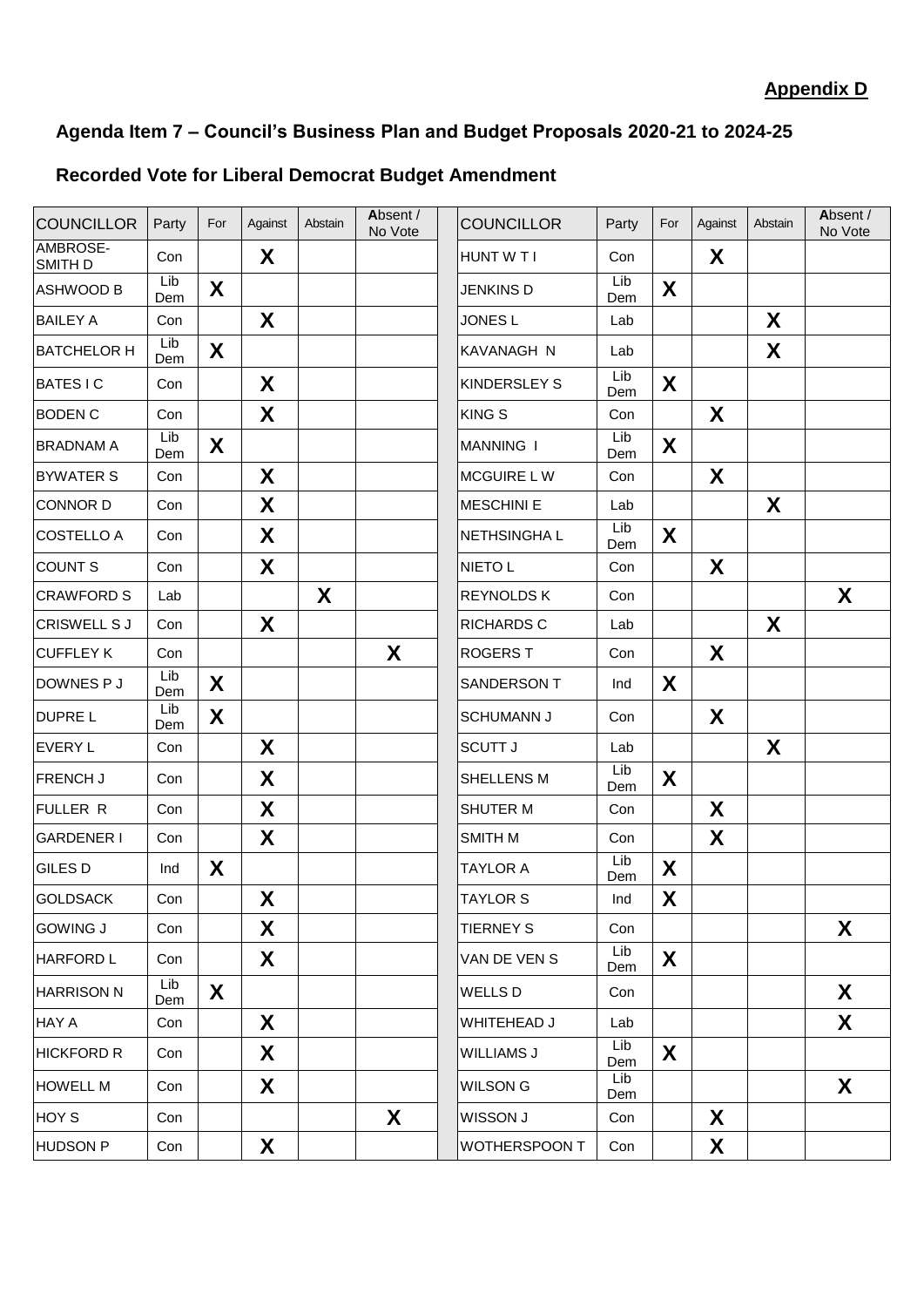## **Recorded Vote for Labour Budget Amendment**

| <b>COUNCILLOR</b>   | Party      | For | Against | Abstain | Absent /<br>No Vote | <b>COUNCILLOR</b>    | Party      | For | Against | Abstain | Absent /<br>No Vote |
|---------------------|------------|-----|---------|---------|---------------------|----------------------|------------|-----|---------|---------|---------------------|
| AMBROSE-<br>SMITH D | Con        |     | X       |         |                     | HUNT W T I           | Con        |     | X       |         |                     |
| ASHWOOD B           | Lib<br>Dem |     | X       |         |                     | JENKINS D            | Lib<br>Dem |     | X       |         |                     |
| <b>BAILEY A</b>     | Con        |     | X       |         |                     | <b>JONES L</b>       | Lab        | X   |         |         |                     |
| <b>BATCHELOR H</b>  | Lib<br>Dem |     | X       |         |                     | KAVANAGH N           | Lab        | X   |         |         |                     |
| <b>BATESIC</b>      | Con        |     | X       |         |                     | KINDERSLEY S         | Lib<br>Dem |     | X       |         |                     |
| <b>BODEN C</b>      | Con        |     | X       |         |                     | <b>KINGS</b>         | Con        |     | X       |         |                     |
| <b>BRADNAM A</b>    | Lib<br>Dem |     |         | X       |                     | <b>MANNING I</b>     | Lib<br>Dem |     | X       |         |                     |
| <b>BYWATER S</b>    | Con        |     | X       |         |                     | <b>MCGUIRE LW</b>    | Con        |     | X       |         |                     |
| <b>CONNOR D</b>     | Con        |     | X       |         |                     | <b>MESCHINI E</b>    | Lab        | X   |         |         |                     |
| <b>COSTELLO A</b>   | Con        |     | X       |         |                     | NETHSINGHA L         | Lib<br>Dem |     | X       |         |                     |
| <b>COUNT S</b>      | Con        |     | X       |         |                     | NIETO L              | Con        |     | X       |         |                     |
| <b>CRAWFORD S</b>   | Lab        | X   |         |         |                     | <b>REYNOLDS K</b>    | Con        |     | X       |         |                     |
| <b>CRISWELL S J</b> | Con        |     | X       |         |                     | <b>RICHARDS C</b>    | Lab        | X   |         |         |                     |
| <b>CUFFLEY K</b>    | Con        |     |         |         | X                   | <b>ROGERS T</b>      | Con        |     | X       |         |                     |
| DOWNES P J          | Lib<br>Dem |     |         | X       |                     | SANDERSON T          | Ind        |     |         | X       |                     |
| DUPRE L             | Lib<br>Dem |     | X       |         |                     | <b>SCHUMANN J</b>    | Con        |     | X       |         |                     |
| <b>EVERY L</b>      | Con        |     | X       |         |                     | <b>SCUTT J</b>       | Lab        | X   |         |         |                     |
| FRENCH J            | Con        |     | X       |         |                     | SHELLENS M           | Lib<br>Dem |     | X       |         |                     |
| FULLER R            | Con        |     | X       |         |                     | SHUTER M             | Con        |     | X       |         |                     |
| <b>GARDENER I</b>   | Con        |     | X       |         |                     | SMITH M              | Con        |     | X       |         |                     |
| GILES D             | Ind        |     |         | X       |                     | <b>TAYLOR A</b>      | Lib<br>Dem |     | X       |         |                     |
| GOLDSACK            | Con        |     | X       |         |                     | <b>TAYLOR S</b>      | Ind        |     |         | X       |                     |
| <b>GOWING J</b>     | Con        |     | X       |         |                     | <b>TIERNEY S</b>     | Con        |     |         |         | X                   |
| <b>HARFORD L</b>    | Con        |     | X       |         |                     | VAN DE VEN S         | Lib<br>Dem |     | X       |         |                     |
| <b>HARRISON N</b>   | Lib<br>Dem |     | X       |         |                     | WELLS D              | Con        |     |         |         | X                   |
| HAY A               | Con        |     | X       |         |                     | WHITEHEAD J          | Lab        |     |         |         | X                   |
| <b>HICKFORD R</b>   | Con        |     | X       |         |                     | <b>WILLIAMS J</b>    | Lib<br>Dem |     | X       |         |                     |
| <b>HOWELL M</b>     | Con        |     | X       |         |                     | WILSON G             | Lib<br>Dem |     |         |         | X                   |
| HOY S               | Con        |     |         |         | X                   | WISSON J             | Con        |     | X       |         |                     |
| <b>HUDSON P</b>     | Con        |     | X       |         |                     | <b>WOTHERSPOON T</b> | Con        |     | X       |         |                     |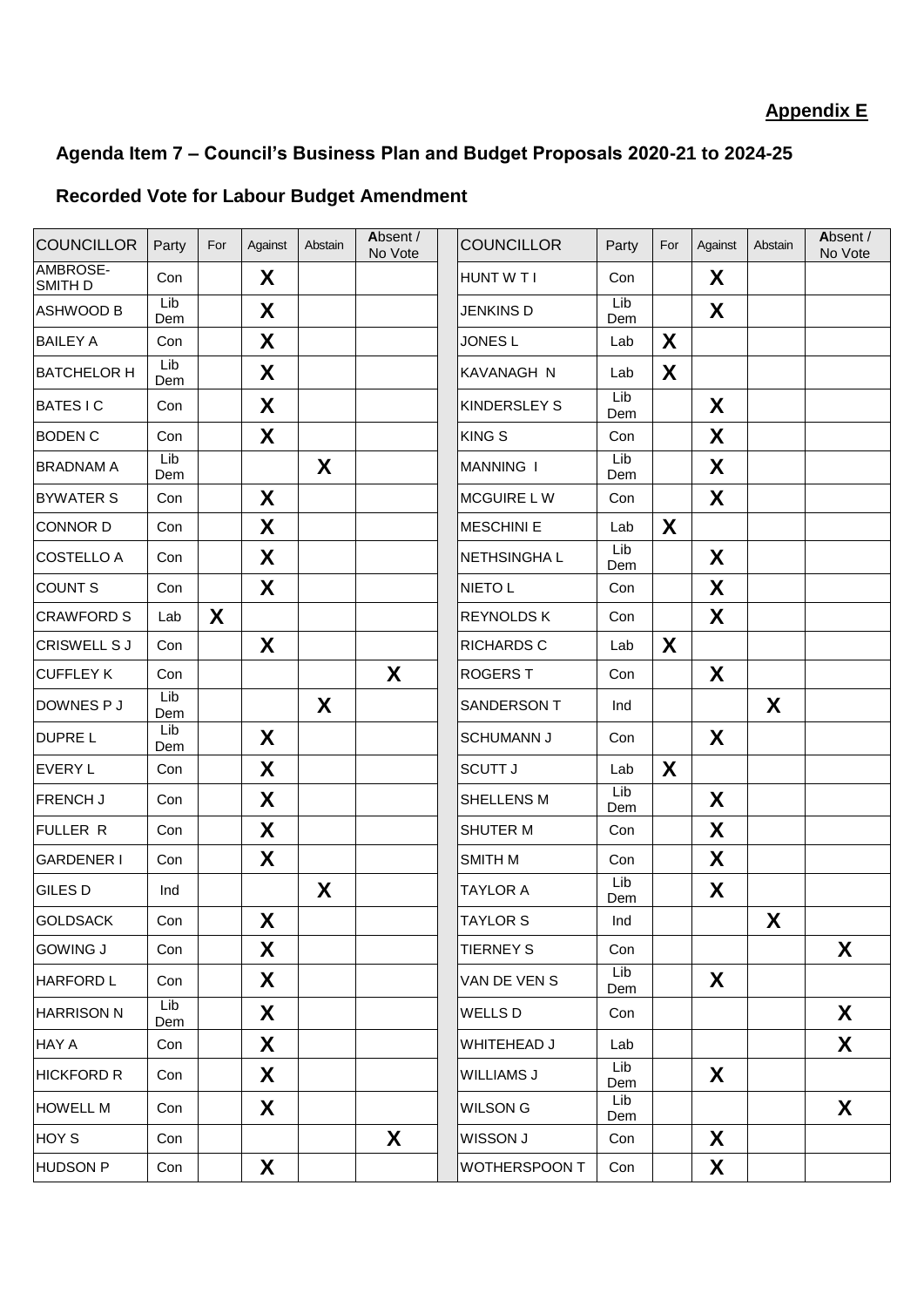## **Recorded Vote for Substantive Motion**

| <b>COUNCILLOR</b>   | Party      | For | Against | Abstain | Absent /<br>No Vote |                      | <b>COUNCILLOR</b>   | Party      | For | Against | Abstain |
|---------------------|------------|-----|---------|---------|---------------------|----------------------|---------------------|------------|-----|---------|---------|
| AMBROSE-<br>SMITH D | Con        | X   |         |         |                     |                      | HUNT W T I          | Con        | X   |         |         |
| <b>ASHWOOD B</b>    | Lib<br>Dem |     |         |         | X                   |                      | <b>JENKINS D</b>    | Lib<br>Dem |     | X       |         |
| <b>BAILEY A</b>     | Con        | X   |         |         |                     |                      | JONES <sub>L</sub>  | Lab        |     | X       |         |
| <b>BATCHELOR H</b>  | Lib<br>Dem |     | X       |         |                     |                      | KAVANAGH N          | Lab        |     | X       |         |
| <b>BATESIC</b>      | Con        | X   |         |         |                     |                      | <b>KINDERSLEY S</b> | Lib<br>Dem |     | X       |         |
| <b>BODEN C</b>      | Con        | X   |         |         |                     |                      | <b>KING S</b>       | Con        | X   |         |         |
| <b>BRADNAM A</b>    | Lib<br>Dem |     |         |         | X                   |                      | <b>MANNING I</b>    | Lib<br>Dem |     | X       |         |
| <b>BYWATER S</b>    | Con        | X   |         |         |                     |                      | <b>MCGUIRE LW</b>   | Con        | X   |         |         |
| <b>CONNOR D</b>     | Con        | X   |         |         |                     |                      | <b>MESCHINI E</b>   | Lab        |     | X       |         |
| <b>COSTELLO A</b>   | Con        | X   |         |         |                     | NETHSINGHA L         |                     | Lib<br>Dem |     | X       |         |
| <b>COUNT S</b>      | Con        | X   |         |         |                     | <b>NIETO L</b>       |                     | Con        | X   |         |         |
| <b>CRAWFORD S</b>   | Lab        |     | X       |         |                     | <b>REYNOLDS K</b>    |                     | Con        | X   |         |         |
| <b>CRISWELL SJ</b>  | Con        | X   |         |         |                     | <b>RICHARDS C</b>    |                     | Lab        |     | X       |         |
| <b>CUFFLEY K</b>    | Con        |     |         |         | X                   | <b>ROGERS T</b>      |                     | Con        | X   |         |         |
| DOWNES P J          | Lib<br>Dem |     | X       |         |                     | SANDERSON T          |                     | Ind        |     | X       |         |
| <b>DUPRE L</b>      | Lib<br>Dem |     | X       |         |                     | <b>SCHUMANN J</b>    |                     | Con        | X   |         |         |
| <b>EVERY L</b>      | Con        | X.  |         |         |                     | <b>SCUTT J</b>       |                     | Lab        |     | X       |         |
| <b>FRENCH J</b>     | Con        | X   |         |         |                     | SHELLENS M           | Lib<br>Dem          |            |     | X       |         |
| <b>FULLER R</b>     | Con        | X   |         |         |                     | SHUTER M             | Con                 |            | X   |         |         |
| <b>GARDENER I</b>   | Con        | X   |         |         |                     | <b>SMITH M</b>       | Con                 |            | X   |         |         |
| <b>GILES D</b>      | Ind        |     |         | X       |                     | <b>TAYLOR A</b>      | Lib<br>Dem          |            |     | X       |         |
| <b>GOLDSACK</b>     | Con        | X   |         |         |                     | <b>TAYLOR S</b>      | Ind                 |            |     |         | X       |
| <b>GOWING J</b>     | Con        | X   |         |         |                     | <b>TIERNEY S</b>     | Con                 |            |     |         |         |
| <b>HARFORD L</b>    | Con        | X   |         |         |                     | VAN DE VEN S         | Lib<br>Dem          |            |     | X       |         |
| <b>HARRISON N</b>   | Lib<br>Dem |     | X       |         |                     | <b>WELLS D</b>       | Con                 |            |     |         |         |
| <b>HAY A</b>        | Con        | X   |         |         |                     | WHITEHEAD J          | Lab                 |            |     |         |         |
| <b>HICKFORD R</b>   | Con        | X   |         |         |                     | <b>WILLIAMS J</b>    | Lib<br>Dem          |            |     | X       |         |
| <b>HOWELL M</b>     | Con        | X   |         |         |                     | <b>WILSON G</b>      | Lib<br>Dem          |            |     |         |         |
| HOY S               | Con        |     |         |         | X                   | WISSON J             | Con                 | X          |     |         |         |
| <b>HUDSON P</b>     | Con        | X.  |         |         |                     | <b>WOTHERSPOON T</b> | Con                 | X.         |     |         |         |